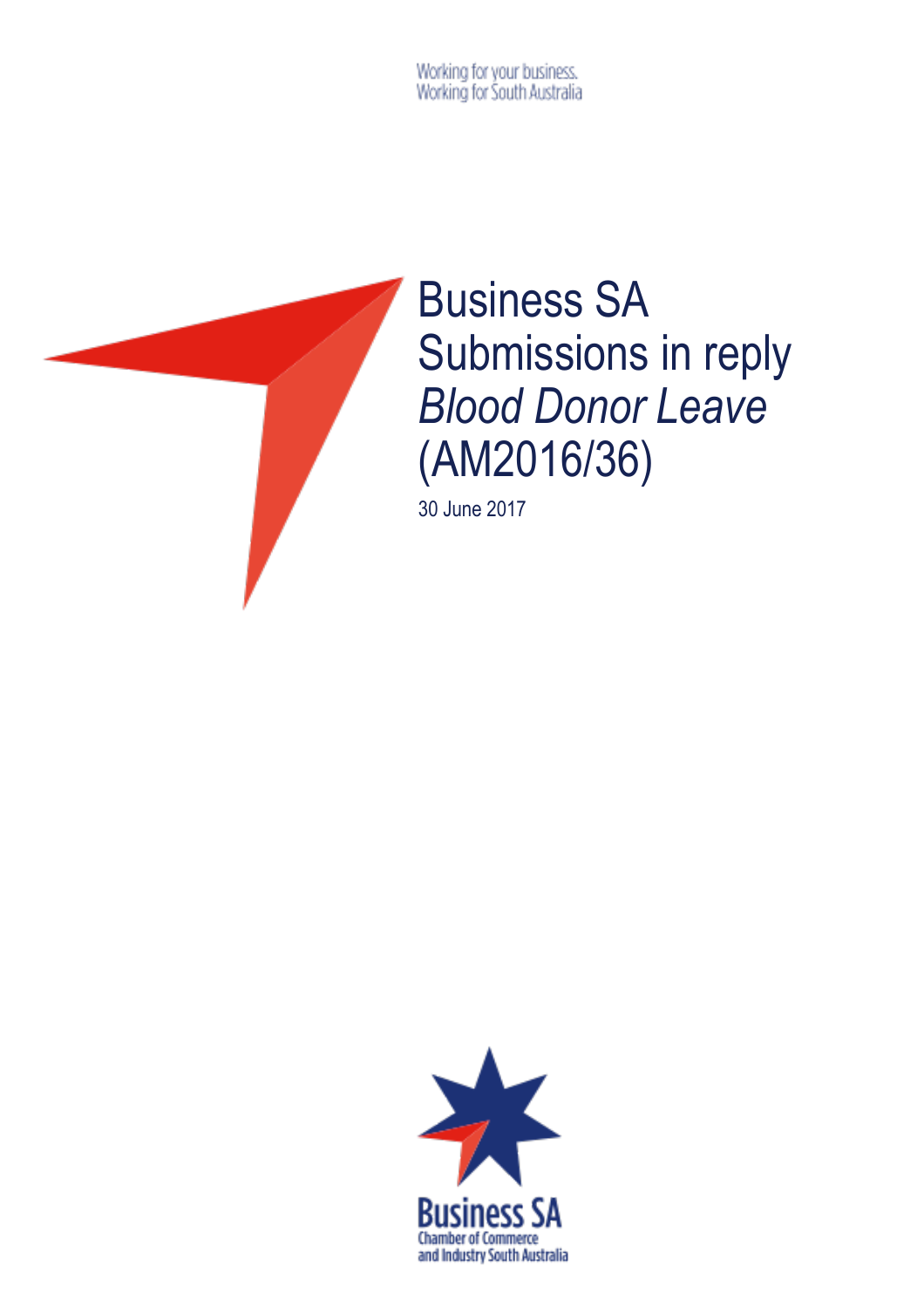

## **Summary**

The Shop, Distributive and Allied Employees' Association has applied to significantly vary five modern awards by introducing an additional entitlement to paid leave. This additional entitlement would be accessible where the employee takes leave for the purpose of donating blood. Up to 2 ordinary hours' paid leave, without deduction in pay, usable on a maximum of four occasions per year is being sought.

Business SA recognises and acknowledges the importance of blood donation in Australia. However, Business SA strongly opposes this application. It is Business SA's view that proposed leave entitlement would be inappropriate content for a minimum safety net modern award. This entitlement presently operates successfully in enterprise agreements. This is the appropriate vehicle for such leave to be provided. The modern award and enterprise bargaining systems should not be disturbed by mutating blood donor leave from agreement content to award content.

Business SA opposes this application because it is not permissible within the statutory context, it would not meet the modern awards objective, it would undermine enterprise bargaining and would significantly, and negatively, impact small businesses. The claim does not demonstrate it is necessary to include this additional leave entitlement in any of the nominated modern awards and probative evidence has not been provided to justify this significant variation.

The Fair Work Commission should conclude that the blood donor leave claim does not meet the modern awards objective, should not form part of the fair and relevant minimum safety net provided by modern awards and the National Employment Standards, and should not become award content.

*For further information from Business SA's policy team, please contact Estha van der Linden, Senior Policy Adviser on (08) 8300 0000* [esthav@business-sa.com](mailto:esthav@business-sa.com) *or Chris Klepper, Policy Adviser on* [chrisk@business-sa.com.](mailto:chrisk@business-sa.com)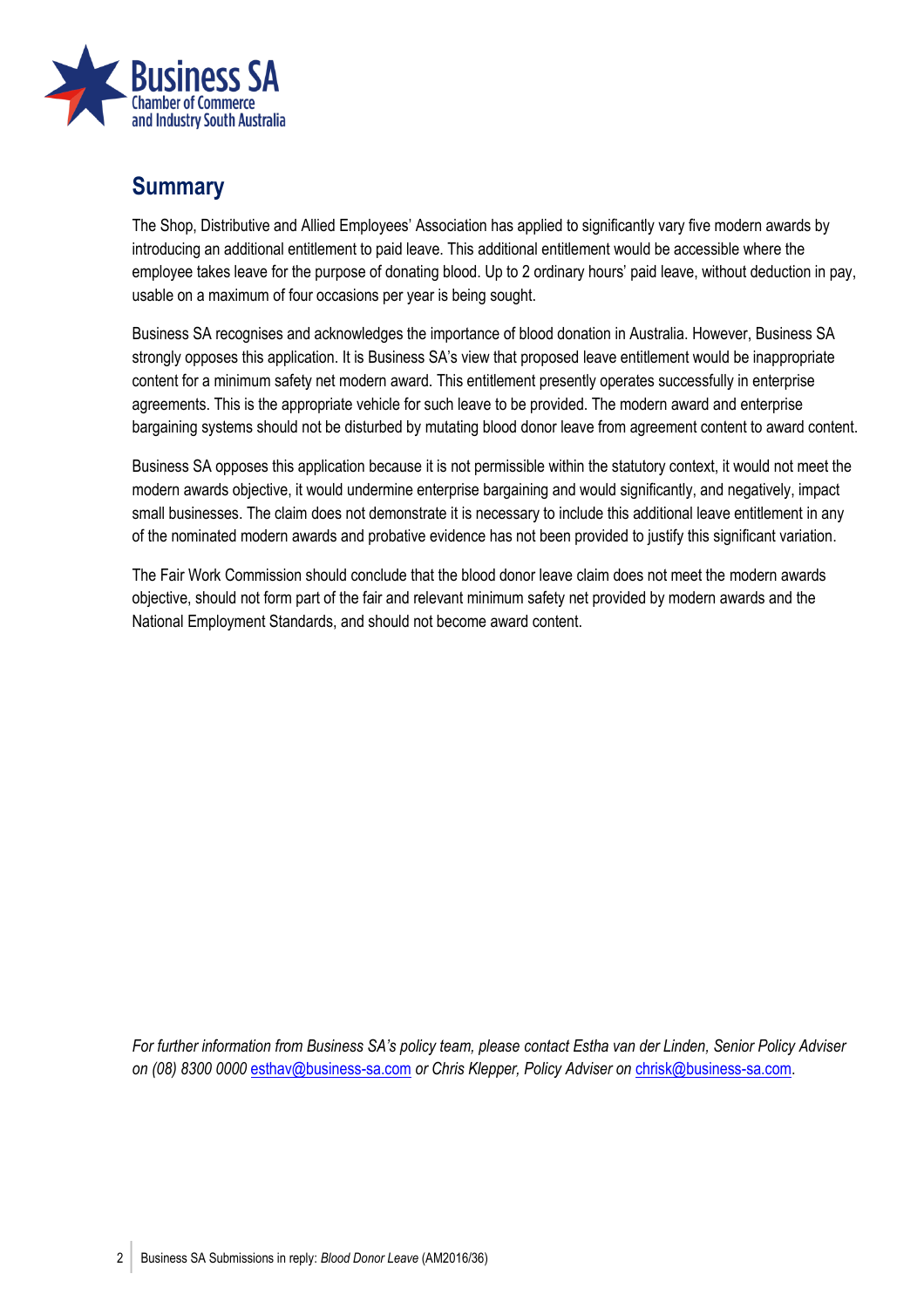

## **Contents**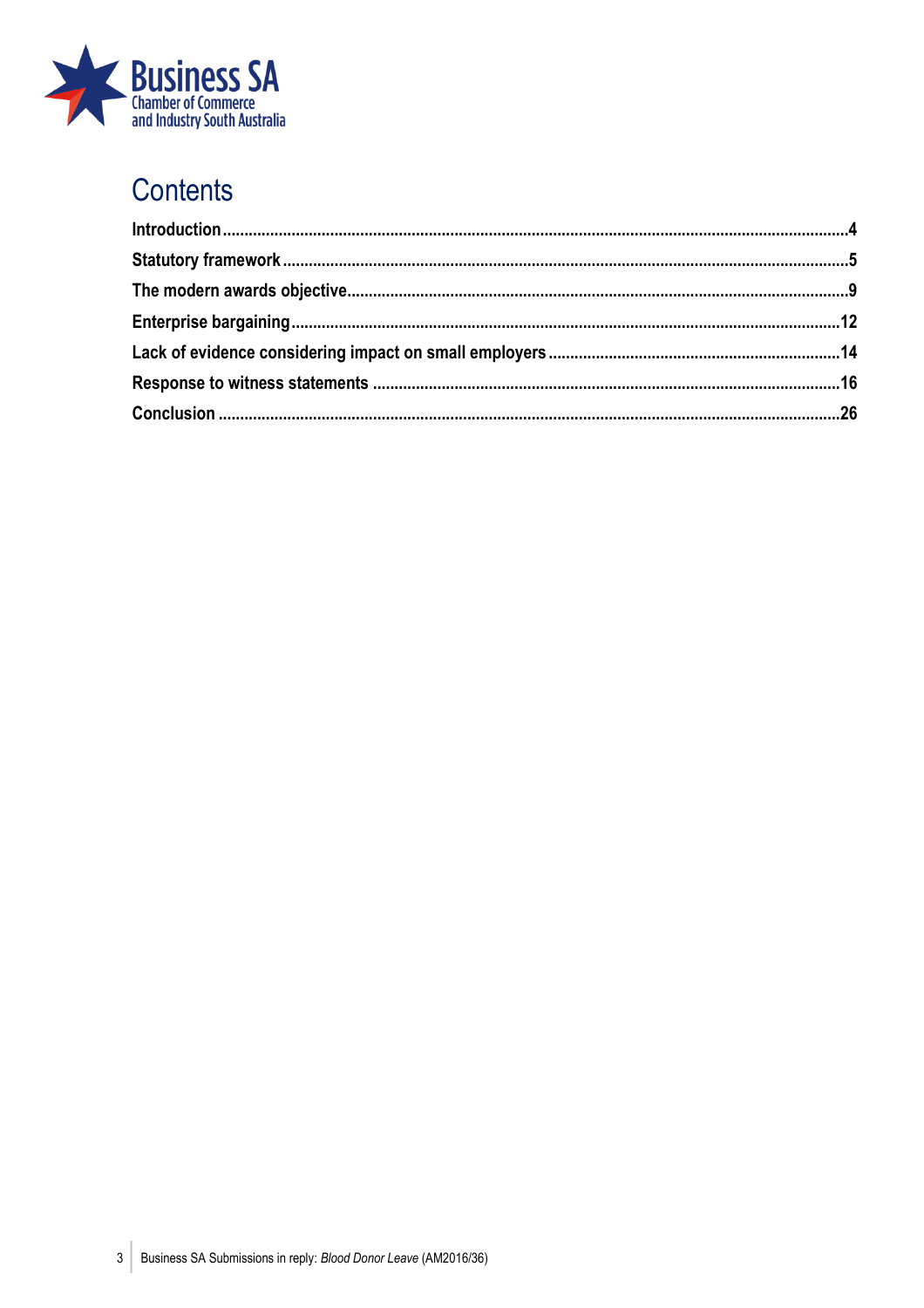

## <span id="page-3-0"></span>**Introduction**

- 1. These submissions are made in response to directions issued by the Fair Work Commission ('Commission') on 24 April 2017.<sup>1</sup>
- 2. Business SA makes these submissions in reply to the application by the Shop, Distributive and Allied Employees' Association ('SDA')<sup>2</sup> to insert paid blood donor leave ('BDL') clauses into five modern awards. Business SA has had the benefit of unredacted versions of the SDA's application and accompanying witness statement affidavits. This submission in reply is based on these unredacted documents.
- 3. The five modern awards the SDA seeks to add BDL to are the:
	- a. *General Retail Industry Award 2010*;
	- b. *Fast Food Industry Award 2010*;
	- c. *Pharmacy Industry Award 2010*;
	- d. *Hair and Beauty Industry Award 2010*; and
	- e. *Mannequins and Models Award 2010*.
- 4. The proposed clause would provide, inter alia, a permanent employee with up to 2 ordinary hours' paid Blood Donor Leave without deduction of pay.<sup>3</sup> This entitlement would be accessible up to a maximum of four occasions per year for the purpose of donating blood. Business SA does not propose to reproduce the SDA's draft clause in full. The SDA puts forward this application on the ground that the proposed BDL clause is a permitted term, as it is about 'leave, leave loadings and arrangements for taking leave' in a modern award.<sup>4</sup>
- 5. Business SA makes clear that we support and encourage individuals to donate blood. There can be no argument that blood donation is an important community service. Persons who volunteer their personal time to provide these donations are to be commended.
- 6. However, Business SA must strongly oppose the SDA's proposal.
- 7. Business SA opposes the SDA's proposal to add paid blood donor leave to the abovementioned awards for the following reasons: the proposed variation is not permissible within the statutory framework; it does not meet the modern awards objective; it would undermine enterprise bargaining in Australia; the variation would disproportionately and severely impact small businesses; and the application has not been supported by probative witness evidence which demonstrates that this variation is necessary to achieve the modern awards objective.
- 8. Business SA submits the SDA's application does little more than demonstrate what is already known that voluntary blood donation is a valuable and commendable public service. The SDA has not demonstrated why this additional leave entitlement should be imposed on employers where employees can easily donate

- <sup>2</sup> Shop, Distributive and Allied Employees' Association '[Four yearly review of modern awards](https://www.fwc.gov.au/documents/sites/awardsmodernfouryr/am201636-sub-sda-020517.pdf)  common issues Blood donor [leave](https://www.fwc.gov.au/documents/sites/awardsmodernfouryr/am201636-sub-sda-020517.pdf)', 2 May 2017 ('SDA submission').
- 3 Ibid [10].

<sup>1</sup> <sup>1</sup> 4 yearly review of modern awards – SDA claim for blood and bone marrow leave (AM2016/36)[, 24 April 2017.](https://www.fwc.gov.au/documents/sites/awardsmodernfouryr/nol-160117-36-further-amendment.pdf)

<sup>4</sup> SDA Submission [13] citing FW Act s 139(1)(h).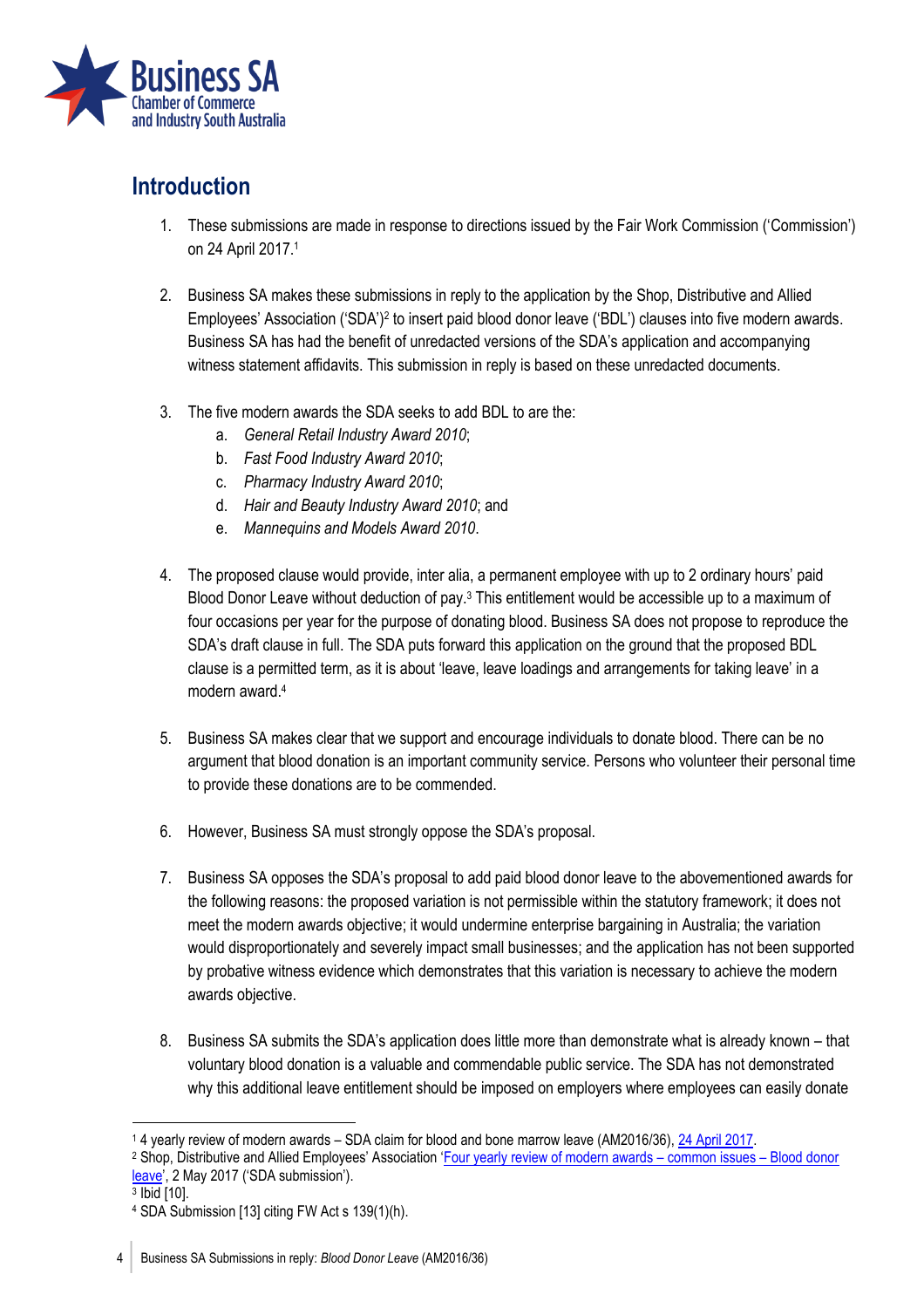

blood in their personal, non-working time. The application does not demonstrate why the proposed clause is appropriately considered part of the minimum safety net. The application does not demonstrate why employers should face the additional financial, operational and regulatory costs associated with imposing an additional form of paid leave. The SDA's application is severely deficient.

9. Business SA submits that the Commission should conclude that the SDA's paid blood donor leave claim does not meet the modern awards objective and it is not a permissible award term.

## <span id="page-4-0"></span>**Statutory framework**

- 10. We begin our submission in reply by considering the legislative framework within which any change to a modern award or to modern awards occur. We will consider the SDA's application within the bounds established by this statutory framework and will demonstrate that their application is not permissible.
- 11. The statutory framework for changes to a modern award or awards has recently been detailed by the Full Bench of the Fair Work Commission in the *4 yearly review of modern awards - Penalty Rates* decision ('*Penalty Rates Decision*').<sup>5</sup> This decision discussed the statutory framework in considerable detail. For the purposes of this submission in reply Business SA will not go into that same level of detail, we will refer to elements of that decision most relevant for this proceeding.
- 12. The starting point for interpreting the statutory framework in modern award proceedings is to consider the words of the statute according to the ordinary meaning of the words used.<sup>6</sup> This interpretation is to consider the context of the words and the purpose of the legislation.<sup>7</sup>
- 13. Section 3 of the *Fair Work Act 2009* (Cth) ('FW Act') sets out the object of the FW Act. This object guides the reader when interpreting the intent behind provisions contained within the FW Act. Specifically, the FW Act has as its object:

*"…to provide a balanced framework for cooperative and productive workplace relations that promotes national economic prosperity and social inclusion for all Australians by:* 

*(a) providing workplace relations laws that are fair to working Australians, are flexible for businesses, promote productivity and economic growth for Australia's future economic prosperity and take into account Australia's international labour obligations; and* 

*(b) ensuring a guaranteed safety net of fair, relevant and enforceable minimum terms and conditions through the National Employment Standards, modern awards and national minimum wage orders; and …* 

*(d) assisting employees to balance their work and family responsibilities by providing for flexible working arrangements; and …* 

<sup>1</sup> 5 [2017] FWCFB 1001.

<sup>6</sup> Ibid [96].

<sup>7</sup> Ibid.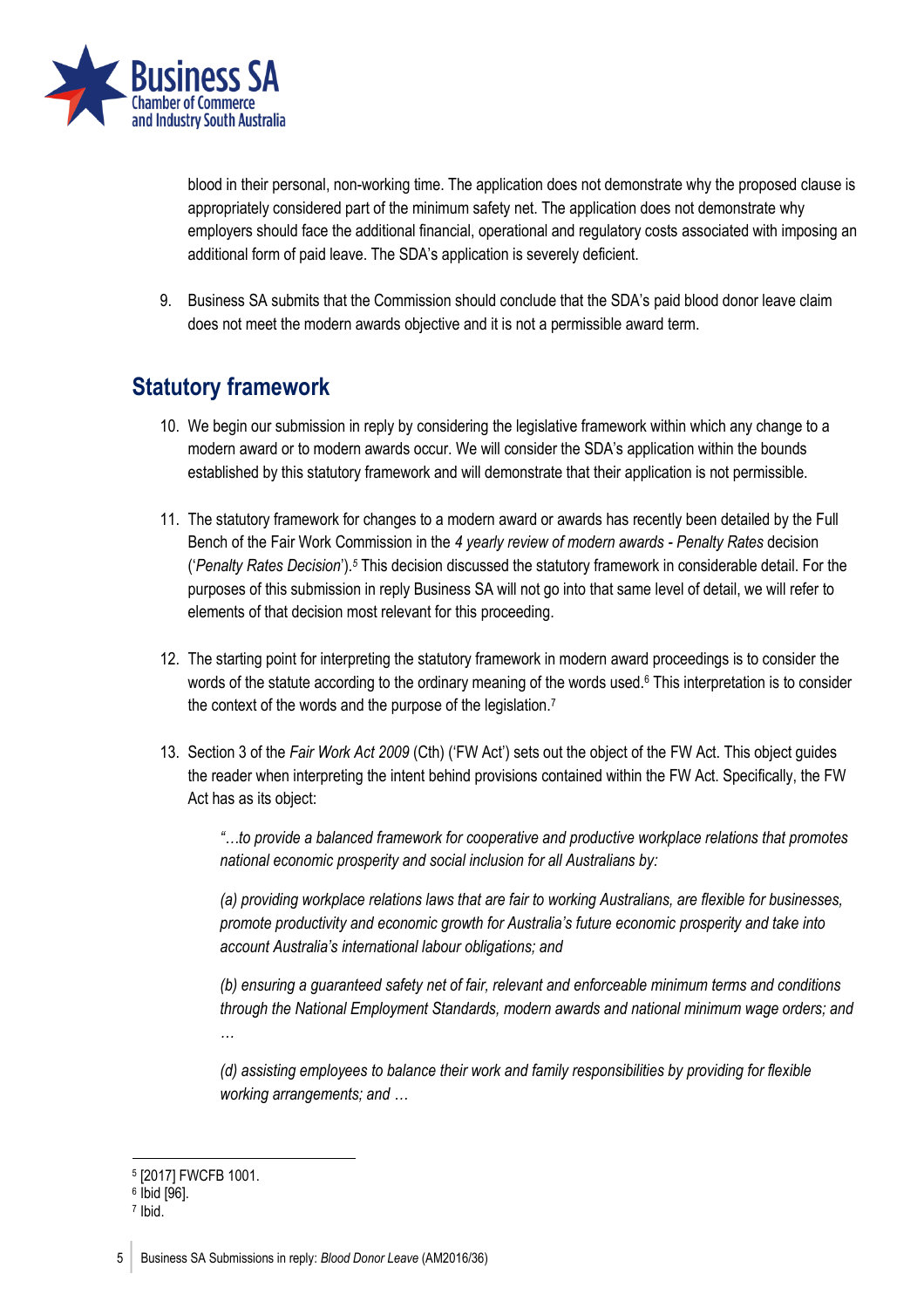

*(f) achieving productivity and fairness through an emphasis on enterprise-level collective bargaining underpinned by simply good faith bargaining obligations and clear rules governing industrial action; and* 

*(g) acknowledging the special circumstances of small and medium-sized businesses."*

- 14. The Commission is bound to consider the objects of the FW Act when performing its functions and exercising its powers under the FW Act.<sup>8</sup>
- 15. Part 2-3 of the FW Act deals with modern awards. The Commission must review each modern award in its own right every four years per section 156. The modern awards objective applies to the review.
- 16. Section 134 contains the modern awards objective. The Commission must ensure that modern awards, together with the NES, provide a fair and relevant minimum safety net of terms and conditions. <sup>9</sup> The modern awards objective takes into account the following relevant criteria:
	- a. relative living standards and the needs of the low paid;<sup>10</sup>
	- b. the need to encourage collective bargaining;<sup>11</sup>
	- c. the need to promote social inclusion through increased workforce participation;<sup>12</sup>
	- d. the need to promote flexible modern work practices and the efficient and productive performance of work; 13
	- e. the likely impact of any exercise of modern award powers on business, including on productivity, employment costs and the regulatory burden; 14
	- f. the need to ensure a simple, easy to understand, stable and sustainable modern award system for Australia that avoids unnecessary overlap of modern; <sup>15</sup> and
	- g. the likely impact of any exercise of modern award powers on employment growth, inflation and the sustainability, performance and competitiveness of the national economy. 16
- 17. While the above criteria must be considered, and primacy should not be given to one criterion where others are also relevant, <sup>17</sup> the primary question for the Commission in exercising modern award powers is a clear one. When exercising modern award powers the Commission must consider whether the modern award in question, together with the National Employment Standards ('NES'), provides a fair and relevant minimum safety net of terms and conditions. This primary question was expressly stated in the *Penalty Rates Decision*. 18

<u>.</u>

- <sup>11</sup> Ibid s 134(1)(b).
- <sup>12</sup> Ibid s 134(1)(c).

<sup>8</sup> Ibid [108].

<sup>9</sup> Ibid [115].

<sup>10</sup> FW Act s 134(1)(a).

<sup>13</sup> Ibid s 134(1)(d).

<sup>14</sup> Ibid s 134(1)(f).

<sup>15</sup> Ibid s 134(1)(g).

<sup>16</sup> Ibid s 134(1)(h).

<sup>17</sup> [2017] FWCFB 1001, [115]-[116].

<sup>18</sup> Ibid [116].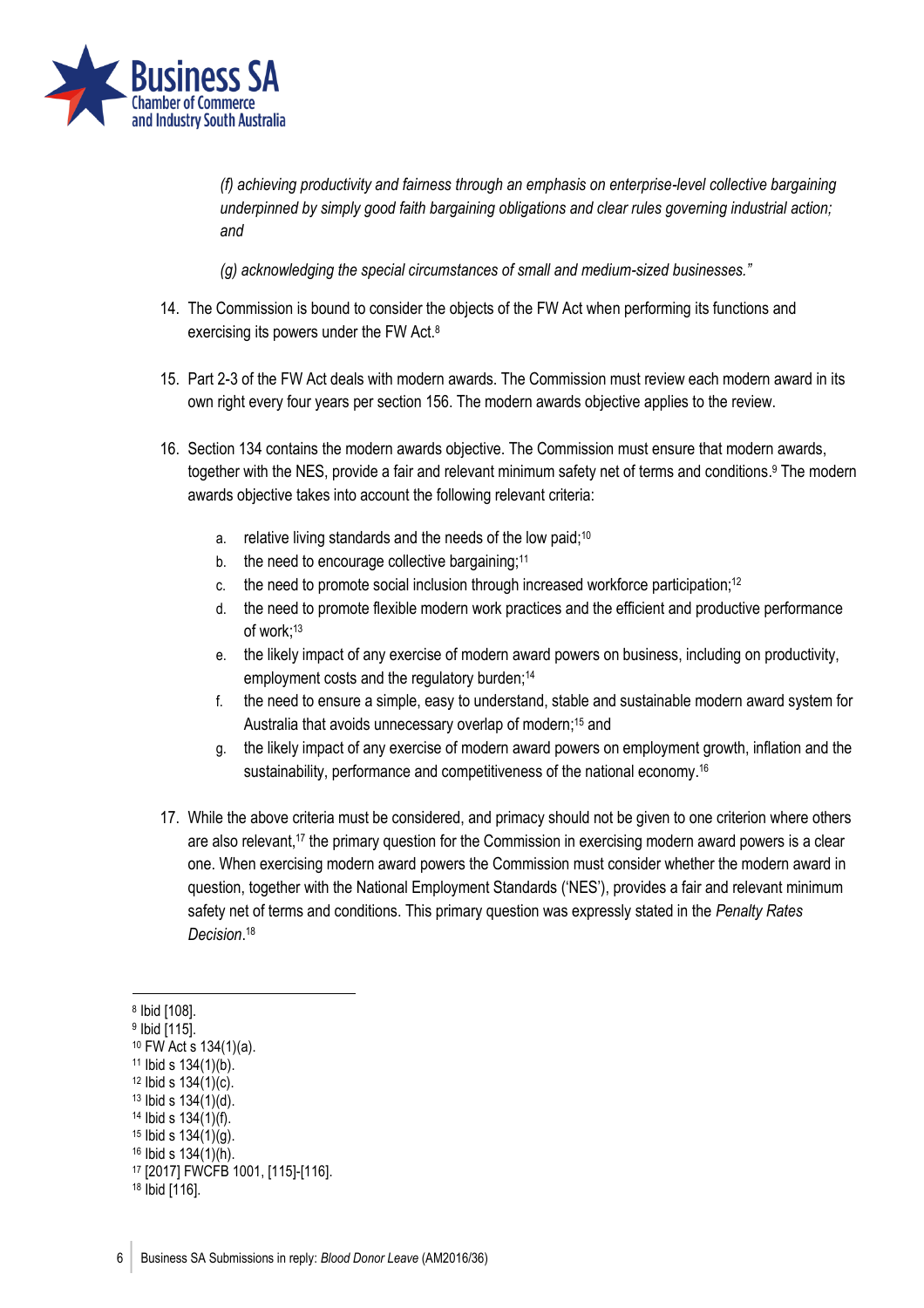

- 18. It is important to consider what is meant by a 'minimum safety net of terms and conditions'. A primary aspect of Business SA's opposition to the SDA's proposed variation is that this proposal would push the modern award(s) out of position as a **minimum safety net** and offer entitlements which are more appropriately addressed in an enterprise agreement. The *Penalty Rates Decision* provides some guidance in the interpretation of 'minimum safety net' and how modern awards operate in relation to enterprise agreements. The Full Bench in that decision stated that under the FW Act, modern awards and the NES "underpin" enterprise agreements. The purpose of a modern award under the current legislation is to set minimum terms and conditions of employment for those covered by that award; with that award inapplicable to the extent an enterprise agreement applies to the specific employment relationship.<sup>19</sup>
- 19. A further application of the modern award objective arises where the Commission is satisfied that a determination to vary a modern award is necessary. It is important to note that the power of the Commission to vary a modern award is discretionary in nature.<sup>20</sup> The Commission must be satisfied the variation is necessary to meet the modern award objective. It is important to note that what is necessary is strictly distinct from what is desirable. The Commission must vary an award where it is necessary, it is not compelled to do so merely because the variation would be desirable.<sup>21</sup> This distinction between what is necessary and what is merely desirable was cited with approval in the *Penalty Rates Decision*. 22
- 20. The modern awards objective also dictates what terms may be included in a modern award. The content of a modern award is restricted by the FW Act at section 138. A modern award may include terms it is permitted to include, and must include terms it is required to include. Importantly, under the FW Act, a modern award can only include terms "to the extent necessary to achieve the modern awards objective" (emphasis added).<sup>23</sup>
- 21. Finally, Business SA submits an important element of the statutory framework is the scope of the Commission's review powers. The scope of these powers was set out in the *4 yearly review of modern awards: Preliminary Jurisdictional Issues* decision ('*Preliminary Jurisdiction Decision*').<sup>24</sup> Important guidelines for the Full Bench in considering an award variation were set out in this decision. Business SA draws particular attention to relevant important elements.
- 22. The first important element is the presumption that a modern award being reviewed met the modern awards objective at the time that modern award was made. This presumption was clearly laid out in the *Preliminary Jurisdiction Decision* at [24]. Application of this presumption to the present matter means that the awards which the SDA proposes to vary, prima facie, met the modern awards objective when they were made. It is therefore upon the SDA, as the initiating party, to demonstrate that the relevant awards are no longer meeting the modern awards objective.

<u>.</u>

<sup>19</sup> Ibid [126], [130].

<sup>20</sup> *Shop, Distributive and Allied Employees Association v National Retail Association (No.2)* (2012) 205 FCR 227 (Tracey J) cited in [2017] FWCFB 1001, [135].

<sup>21</sup> Ibid.

<sup>22</sup> [2017] FWCFB 1001, [136].

<sup>23</sup> FW Act s 138.

<sup>24</sup> [2014] FWCFB 1788.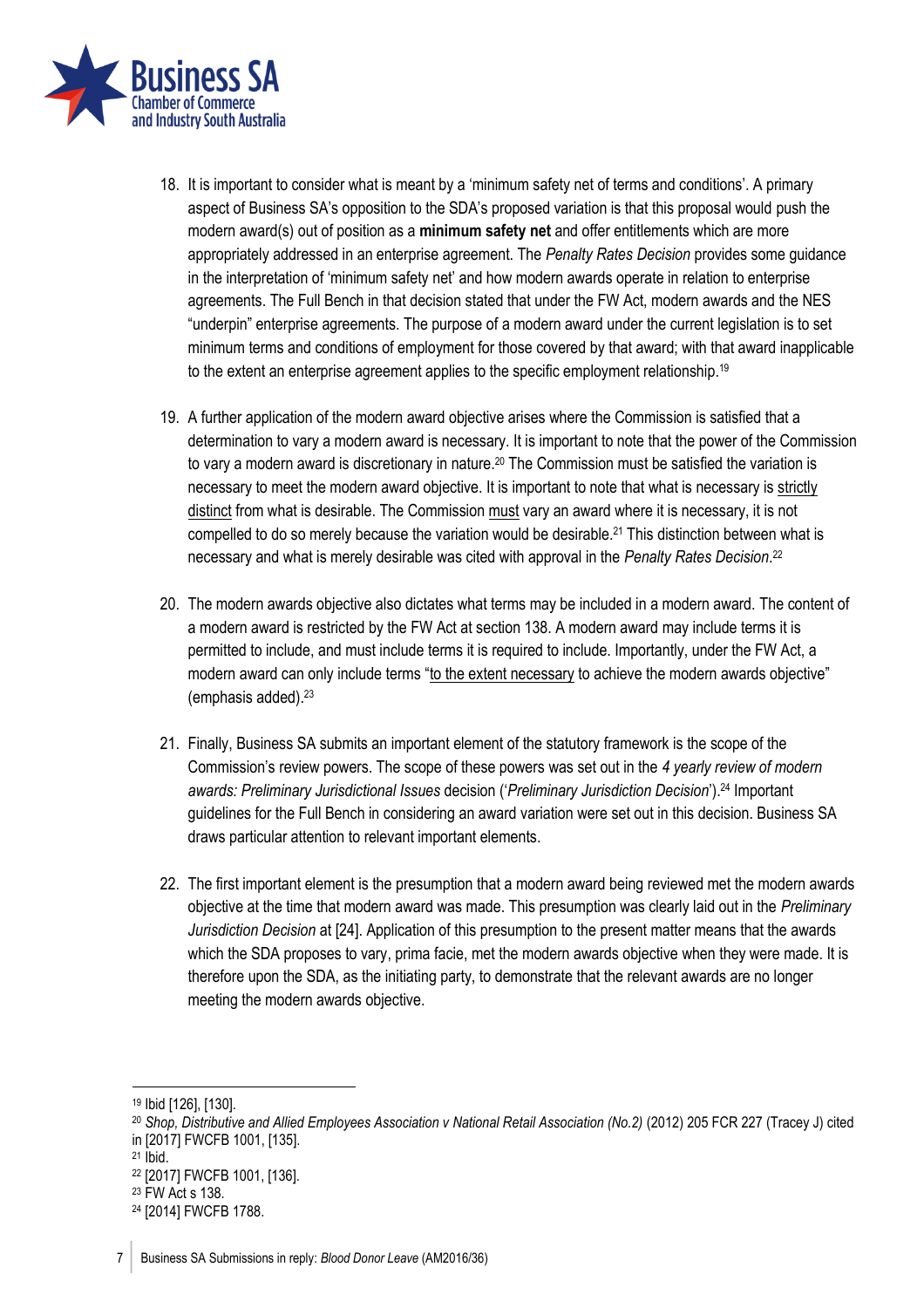

23. The second important element is the level of merit and evidence required to significantly change a modern award. The *Preliminary Jurisdiction Decision* provides guidance which is highly relevant to the present proceedings. The following is an extract of the Full Bench in the *Preliminary Jurisdiction Decision*:

> The Commission is obliged to make ensure that modern awards, together with the NES, provide a fair and relevant **minimum safety net** taking into account, among other things, the need to ensure a 'stable' modern award system. The need for a 'stable' modern award system suggests that a party seeking to vary a modern award in the context of the Review must advance a merit argument in support of the proposed variation. The extent of such an argument will depend on the circumstances. We agree with ABI's submission that some proposed changes may be self evident and can be determined with little formality. However, **where a significant change is proposed it must be supported by a submission which addresses the relevant legislative provisions and be accompanied by probative evidence** properly directed to demonstrating the facts supporting the proposed variation (emphasis added).<sup>25</sup>

- 24. These guidelines were recently cited with approval in the *Penalty Rates Decision*. 26
- 25. This second element is highly relevant to the present matter. The SDA is proposing a new form of paid leave be added to five modern awards; certainly a significant change for the purposes of the *Preliminary Jurisdiction Decision*. The guideline set out by the *Preliminary Jurisdiction Decision*, and recently approved by the *Penalty Rates Decision* applies to the SDA's current application. They must, in addition to addressing the relevant legislative provisions, provide **probative evidence** which demonstrates the facts supporting their proposed variation. In this case, that this additional leave is somehow necessary for employees covered by the relevant awards to be able to donate blood; an assertion strongly opposed by Business SA.
- 26. The statutory framework within which modern awards may be varied is well established and well understood. The *Preliminary Jurisdiction Decision* has stood strongly since it was handed down and the *Penalty Rates Decision* of this year reiterates the longstanding principles applicable to modern award variations. It is within this context the SDA's application must be assessed.
- 27. Business SA strongly submits the SDA's application, if implemented, does not meet the modern awards objective. The modern awards objective provides a range of considerations, however the primary requirement is that the modern award be a fair and relevant minimum safety net of employment terms and conditions.<sup>27</sup> The SDA in its application for paid blood donor leave has not demonstrated that a variation to the relevant modern awards is necessary as part of a fair and relevant minimum safety net. The SDA, in its application, has not provided a compelling argument that the presumption a modern award met the modern awards objective when it was made<sup>28</sup> does not apply here.
- 28. Further, the proposed application is not permissible as it would exceed the modern awards objective. The modern awards objective is to provide a fair and relevant minimum safety net of terms and conditions of

<sup>25</sup> Ibid [23].

<sup>26</sup> [2017] FWCFB 1001, [111], [269].

<sup>27</sup> Ibid [116].

<sup>28</sup> *Preliminary Jurisdiction Decision* [24].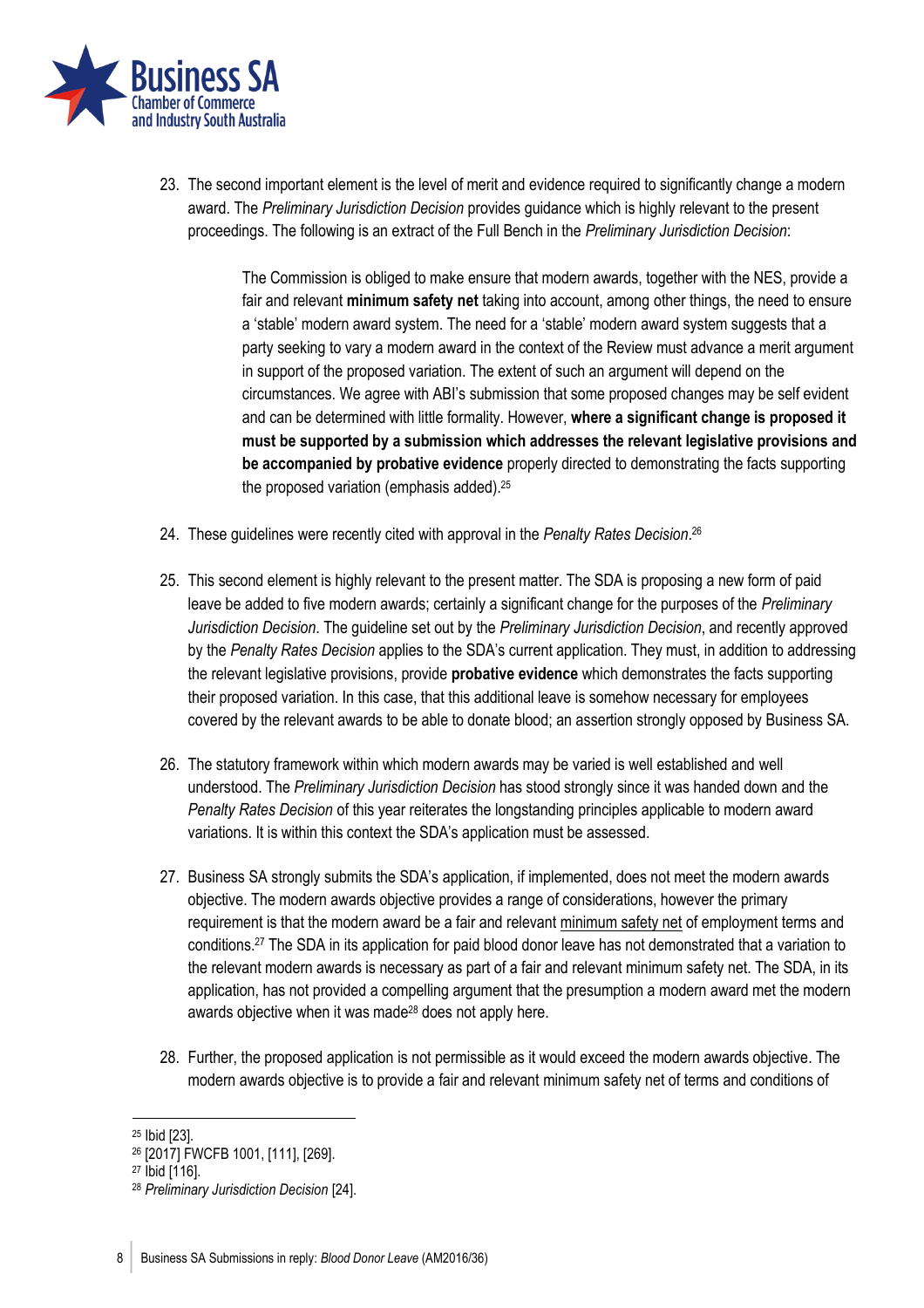

employment through the applicable award and the NES.<sup>29</sup> The variation sought by the SDA is for additional leave in the relevant modern awards. Neither the SDA's submission nor their evidence demonstrates this additional leave is necessary to meet the modern awards objective. These paid leave terms could not be included in a modern award as such terms would go beyond the extent necessary to meet the modern awards objective.<sup>30</sup>

- 29. Finally, Business SA submits the SDA has not established their proposed significant change is necessary, as required by the *Preliminary Jurisdiction Decision*. The submission supporting their application does not demonstrate a merit argument demonstrating that this change is necessary to meet the modern awards objective and is not accompanied by probative evidence which demonstrates facts supporting the variation. As will be later discussed, the witnesses relied on by the SDA are able to attend blood donation centres outside of their working hours. The SDA submit at [74] of their submission that the 'take up rate' of BDL will be considerably low and that it is reasonable to expect that not all full-time and part-time employees will access the benefit. <sup>31</sup> This undermines their application by demonstrating the requirement of probative evidence for changing the minimum safety net cannot be met.
- 30. Business SA submits the SDA's proposal to vary the named modern awards is not permissible within the statutory framework.

## <span id="page-8-0"></span>**The modern awards objective**

31. This section of Business SA's submissions in reply addresses propositions made by the SDA regarding their application and the modern awards objective. Crucially, the modern awards objective requires the Commission ensure that modern awards, together with the NES, provide a fair and relevant minimum safety net of terms and conditions.<sup>32</sup> The factors which make up the modern awards objective have been listed previously. Business SA submits the SDA's propositions regarding their application's accordance with the modern awards objective are flawed and should not be considered persuasive.

#### **Need to encourage collective bargaining – s 134(1)(b)**

32. The SDA made brief submissions suggesting BDL would not discourage collective bargaining. <sup>33</sup> The need to encourage collective bargaining is one of the modern awards objectives per s 134(1)(b) of the FW Act. Business SA strongly submits the SDA's suggestion is false. This response is discussed in detail later in this submission.

<sup>29</sup> Ibid [130].

<sup>30</sup> FW Act s 138.

<sup>31</sup> SDA Submission [74].

<sup>32</sup> FW Act s 134(1).

<sup>33</sup> SDA Submission [53].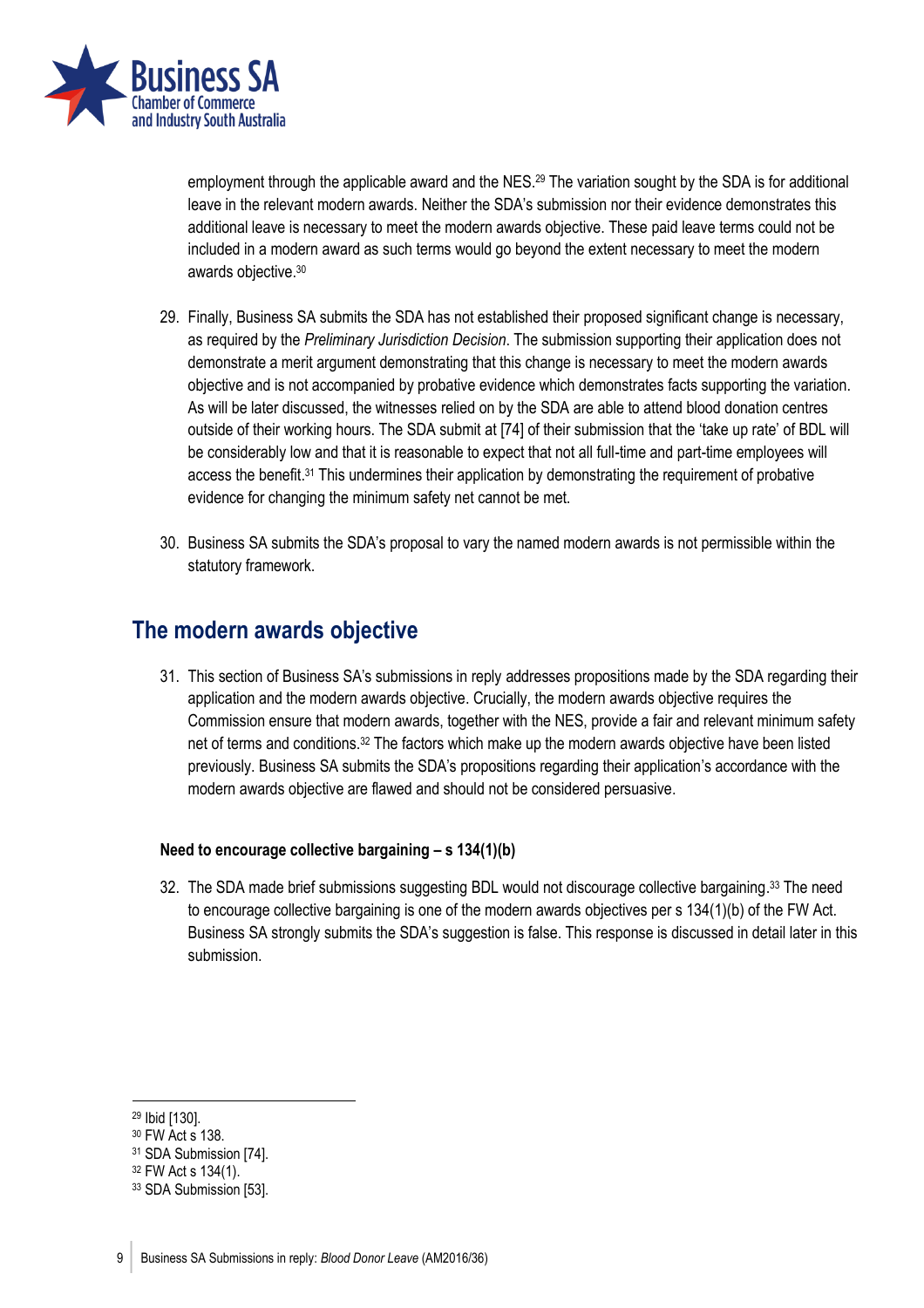

#### **Need to promote social inclusion – s 134(1)(c)**

- 33. The SDA made submissions claiming BDL would promote social inclusion in a broad understanding.<sup>34</sup> The SDA claims that an absence of a blood donor leave entitlement means people cannot take part in blood donation.<sup>35</sup> Effectively, the SDA is claiming that a person's employment precludes them from donating blood. Business SA submits this claim is inaccurate.
- 34. Business SA strongly submits that in the vast majority of situations, a person's employment does not preclude them from volunteering their non-working time to donate blood. Business SA has read the witness statements provided by the SDA which are framed to give the appearance that the deponent cannot donate blood because of their employment, or can only donate blood because they are provided with a BDL entitlement through an enterprise agreement. Business SA submits the majority of these witnesses do in fact have capacity to donate blood at mobile or permanent donation centres close to their place of residence or place of work. In the majority of statements it is clear that how the deponent chooses to spend their nonworking time, not the deponent's employment, is what prevents them from donating blood. This is discussed in more detail later in this submission.
- 35. As peoples' employment does not preclude them from participating in this social activity, donating blood, currently, Business SA submits this element of the modern awards objective does not support the SDA's application.

#### **Need to promote flexible modern work practices – s 134(1)(d)**

- 36. The SDA made submissions claiming BDL would not adversely impact flexible, efficient and productive performance of work in business.<sup>36</sup> Business SA strongly disagrees and submits this claim is incorrect.
- 37. This statement of the SDA appears premised on the experience of large employers who have entered into enterprise agreements which provide paid blood donor leave. As will be discussed later in this paper, these large employers are likely to have more staff and more resources to accommodate a single staff member's absence while that individual donates blood. The same cannot be said for small employers. The total capacity decrease where one employee leaves the workplace will be substantially greater in a small business. This will place extra pressure on remaining staff to ensure services are provided at the same standard.
- 38. Rather than providing for efficient and productive performance of work, the SDA's claim will place increased pressure on remaining staff and will limit the ability of the employer to balance breaks without incurring the significant additional cost of rostering an additional staff member to cover the paid absence of an employee.

#### **Impact on business, including productivity, employment and regulatory burden – s 134(1)(f)**

<sup>34</sup> SDA Submission [64].

<sup>35</sup> SDA Submission [60].

<sup>36</sup> See generally SDA Submission [64]-[68].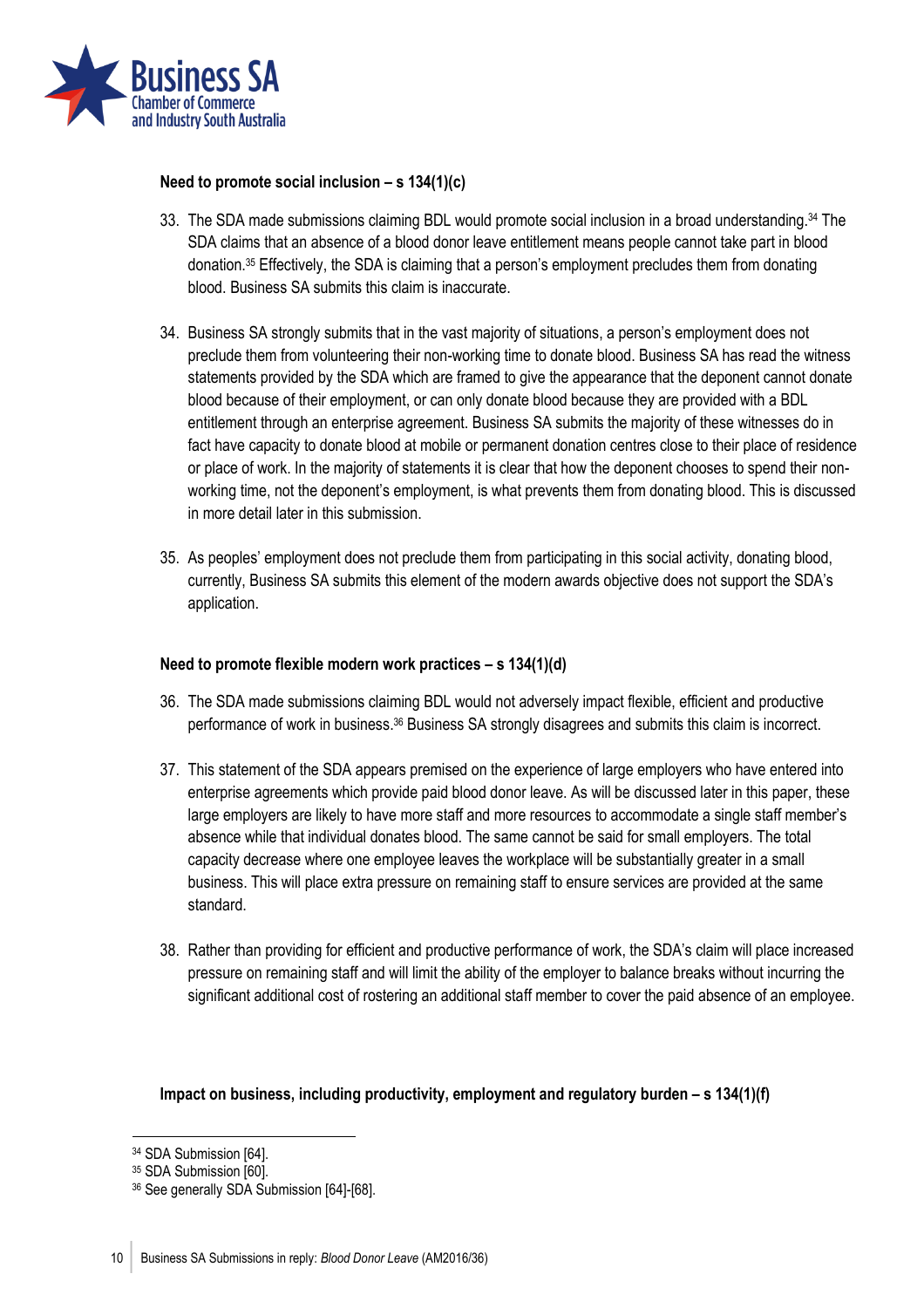

- 39. The SDA has made optimistic submissions that BDL would have 'no regulatory burden on the business and no negative impact on employment.<sup>37</sup> Business SA does not share this optimism. Business SA submits the SDA's application will place a significant burden on business, especially small business.
- 40. The SDA has specifically stated BDL would be accessible in two hour blocks, up to four times a year, as justification that businesses will not be negatively impacted by their proposal.<sup>38</sup> Business SA submits the primary cost on business is not only the quantum of paid leave, it is also the productivity and capacity which will be lost when BDL leave is utilised. As has been previously noted, and is discussed in detail below, this will disproportionately impact small businesses. For every employee absent, all other things being equal, there is a significant decrease in the capacity of that business to operate. To maintain the same level of service, extra work will either be placed on the shoulders of remaining employees or the business will have to roster an additional staff member. There is no alternative view. Being forced to increase the workload on remaining staff or to roster an additional staff member is a substantial impact on business. Financially the business is impacted (with additional paid leave not previously offered in the award) and productivity is also impacted as work is required to be done by fewer staff.
- 41. In defending their application in relation to this modern award objective, the SDA submits the take up rate of blood donor leave will be 'considerably low'.<sup>39</sup> Business SA submits this does not bear on whether the proposal impacts on business. The proposal will impact on business whenever the proposed entitlement is utilised. That the take up rate will be considerably low only goes to demonstrate that this 'one-size-fits-all' approach applied by the modern award is an inappropriate mechanism to provide blood donor leave.
- 42. Business SA submits the likely impact on business, including productivity, employment and regulatory burden of the SDA's application is significant. This modern award objective should not be offended given the minimal extent to which the SDA's application accords with other modern award objectives.

#### **Need to ensure a simple, easy to understand and stable and sustainable award system – s 134(1)(g)**

43. The SDA has not addressed this modern award objective in any detail. Nebulous claims that the proposed claim 'provides certainty, is simple, easy to understand and sustainable for an award'<sup>40</sup> cannot be considered compelling consideration of this modern award objective. Business SA strongly submits that as the initiating party, the SDA has an onus to sufficiently demonstrate how their application accords with this modern awards objective. This onus has not been discharged.

#### **Likely impact of exercise of modern award powers on employment growth, inflation and the sustainability, performance and competitiveness of the national economy – s 134(1)(h)**

44. Business SA also submits the SDA has not addressed this modern award objective in sufficient detail. The SDA relies on its argument and evidence to reiterate that the impact of BDL on business is negligible.<sup>41</sup> In response, Business SA reiterates that the impact on business will be much more than negligible. As will be

<sup>38</sup> Ibid [72]-[73].

<sup>1</sup> <sup>37</sup> SDA Submission [73].

<sup>39</sup> Ibid [74].

<sup>40</sup> Ibid [78].

<sup>41</sup> Ibid [79].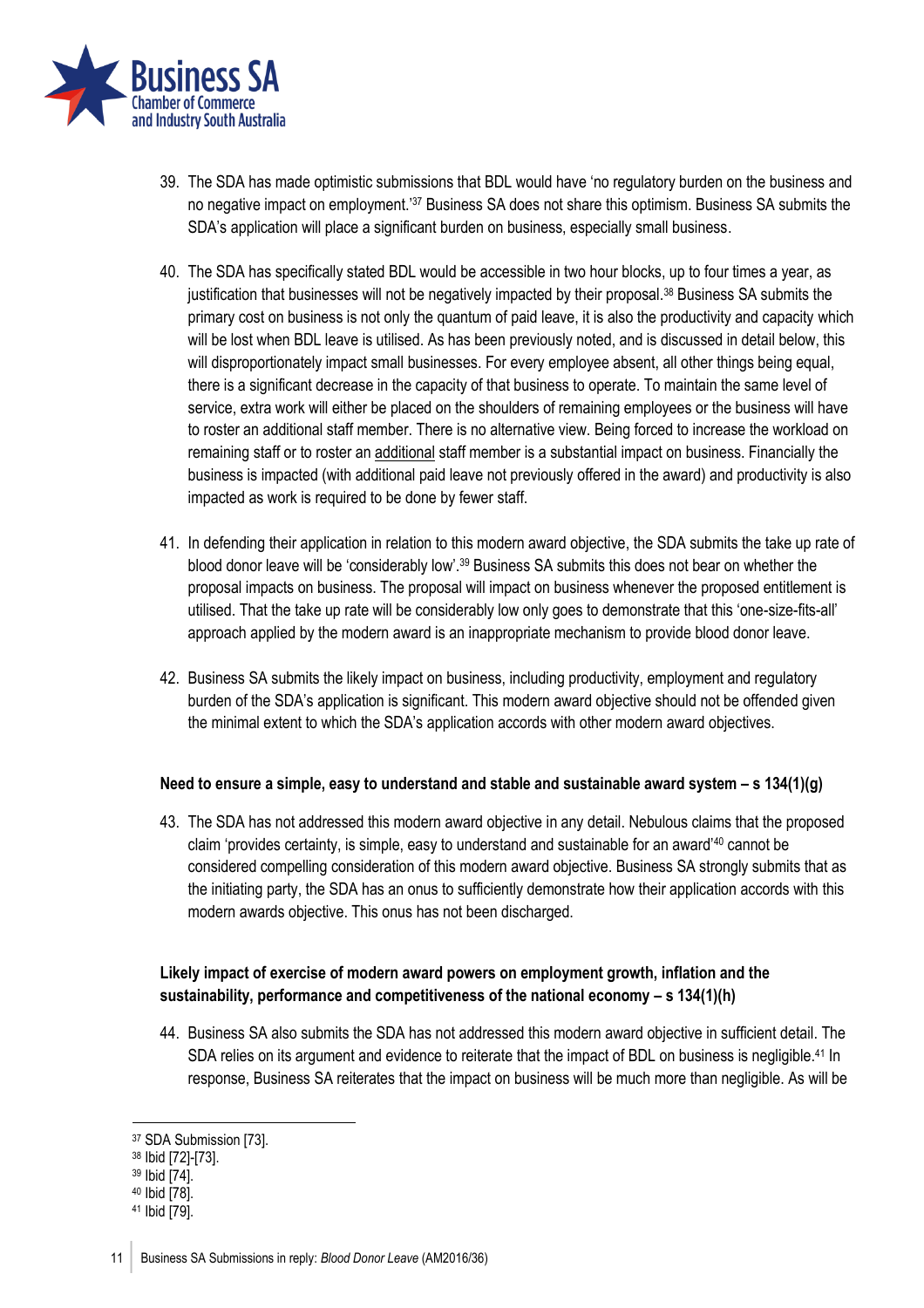

demonstrated further in this paper, evidence provided by the SDA that major employers are able to incorporate BDL in their enterprise agreements does not, in any way, support the conclusion that small and medium sized enterprises will not be negatively impacted. Business SA submits the SDA's application does not accord with this modern awards objective.

## <span id="page-11-0"></span>**Enterprise bargaining**

- 45. Business SA submits the SDA's push to incorporate entitlements that are greater than minimum standards currently provided under awards and the NES will discourage collective bargaining and undermine the enterprise bargaining system in Australia. Enterprise bargaining is an important aspect of Australia's industrial relations system and its operation is highly influenced by the relevant modern award and the NES.
- 46. The Australian industrial relations system is formed on the basis of bargaining at an enterprise level. The Hon Julia Gillard MP, Minister for Employment and Workplace Relations in the Second Reading Speech for the Fair Work Bill 2009 stated:

"*A system that has at its heart bargaining in good faith at the enterprise level, as this essential to maximise workplace cooperation, improve economic productivity and create rising national prosperity;"*

*"The Bill aims to achieve productivity and fairness through enterprise-level collective bargaining underpinned by the guaranteed safety net, simple good faith bargaining obligations and clear rules governing industrial action."<sup>42</sup>*

- 47. The Full Bench of the Commission stated in the *Penalty Rates Decision* that it is apparent from the scheme of the Fair Work Act that modern awards and the NES 'underpin enterprise agreements, through the operation of s.55 and the better off over all test'.<sup>43</sup> The Full Bench then further detailed the purpose of modern awards and the NES (and national minimum wage orders) as a system which provides a 'a safety net of fair, relevant and enforceable minimum terms and conditions of employment for national system employees.'<sup>44</sup> Finally, the Full Bench reiterated its point that these minimum terms and conditions provided by modern awards 'underpin enterprise bargaining.<sup>'45</sup>
- 48. These recent statements by the Full Bench demonstrate how modern awards and enterprise agreements continue to interact and where the two have necessary differences. It is Business SA's view that if the minimum safety net floor is set too high, this will reduce the willingness of employers to negotiate. This situation would be contrary to the intention of the FW Act as expressed in the Second Reading Speech. More practically, this may lead to reductions in productivity gains, less flexible workplaces and fewer overaward, agreement based, entitlements in future.
- 49. Business SA acknowledges enterprise bargaining has resulted in a number of agreements containing provisions dealing with blood and bone marrow donor leave and the number of agreements with such terms is increasing. However, this is not compelling evidence that such entitlements are appropriate content for a

<sup>42</sup> Second Reading Speech, Commonwealth of Australia Parliament, 25 Nov 2008, 2.

<sup>43</sup> [2017] FWCFB 1001 [126].

<sup>44</sup> Ibid [130].

<sup>45</sup> Ibid [132].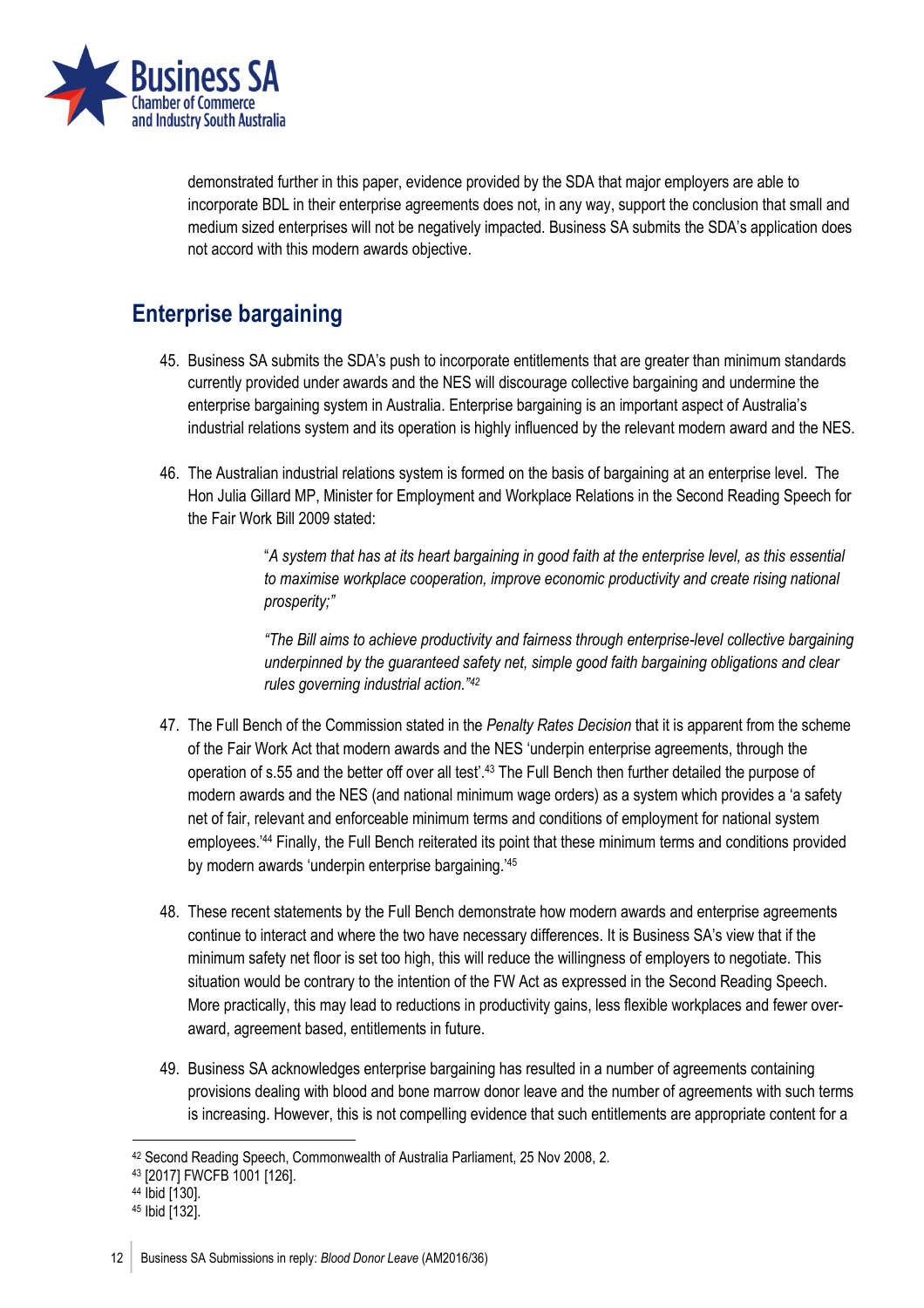

modern award, as opposed to an enterprise agreement. The fact that an increasing number of agreements containing this entitlement are being created demonstrates the system is functioning as intended at present

- 50. The SDA's submission details a number of organisations that have, by way of negotiation with the SDA, included blood donation leave in enterprise agreements. These Agreements relied upon by the SDA are from, but are not limited to, the following large organisations:
	- Woolworths
	- Coles
	- **Bunnings**
	- Foodland
	- IGA
- Dan Murphy
- Country Road Retail Clothing
- Freedom Retail Enterprise
- **Target Australia**
- Officeworks<sup>46</sup>
- 51. The fact that enterprises and unions have negotiated and provided BDL in enterprise agreements demonstrates the effectiveness of the enterprise bargaining system. This system provides tailored results that best suit an organisation at an enterprise level.
- 52. Business SA submits that the negotiations of these enterprise agreements between the SDA and employers demonstrates the appropriateness of using enterprise bargaining as a mechanism for providing blood donor leave. Negotiation of blood donor leave through the enterprise bargaining system allows parties to determine the approach that best suits the workplace and the capacity of the employer to accommodate such leave. Business SA expects common considerations for organisations looking to offer paid blood donor leave would include matters such as:
	- the number of employees employed by the business;
	- the industry and the nature of the businesses;
	- the capacity of employer to cover the absent employees; and
	- the financial resources of the employer.
- 53. The above considerations will weigh differently for different employers under different awards. Consequently, the impact of the SDA's proposal will also vary between different organisations; but, being an award entitlement, without any ability to negotiate or adapt to suit the specific business.
- 54. The SDA submission contains evidence from witnesses who currently receive blood donor leave through their applicable enterprise agreement. Business SA supports the use of enterprise agreements to advance such provisions and we submit this demonstrates the appropriate vehicle by which paid blood donor leave should be provided. Enterprise bargaining in general is the appropriate mechanism for providing and regulating access to leave entitlements that exceed entitlements provided by the modern award and NES minimum safety net. This safety net underpins those additional entitlements provided by an enterprise agreement.

<sup>46</sup> SDA Submission [36].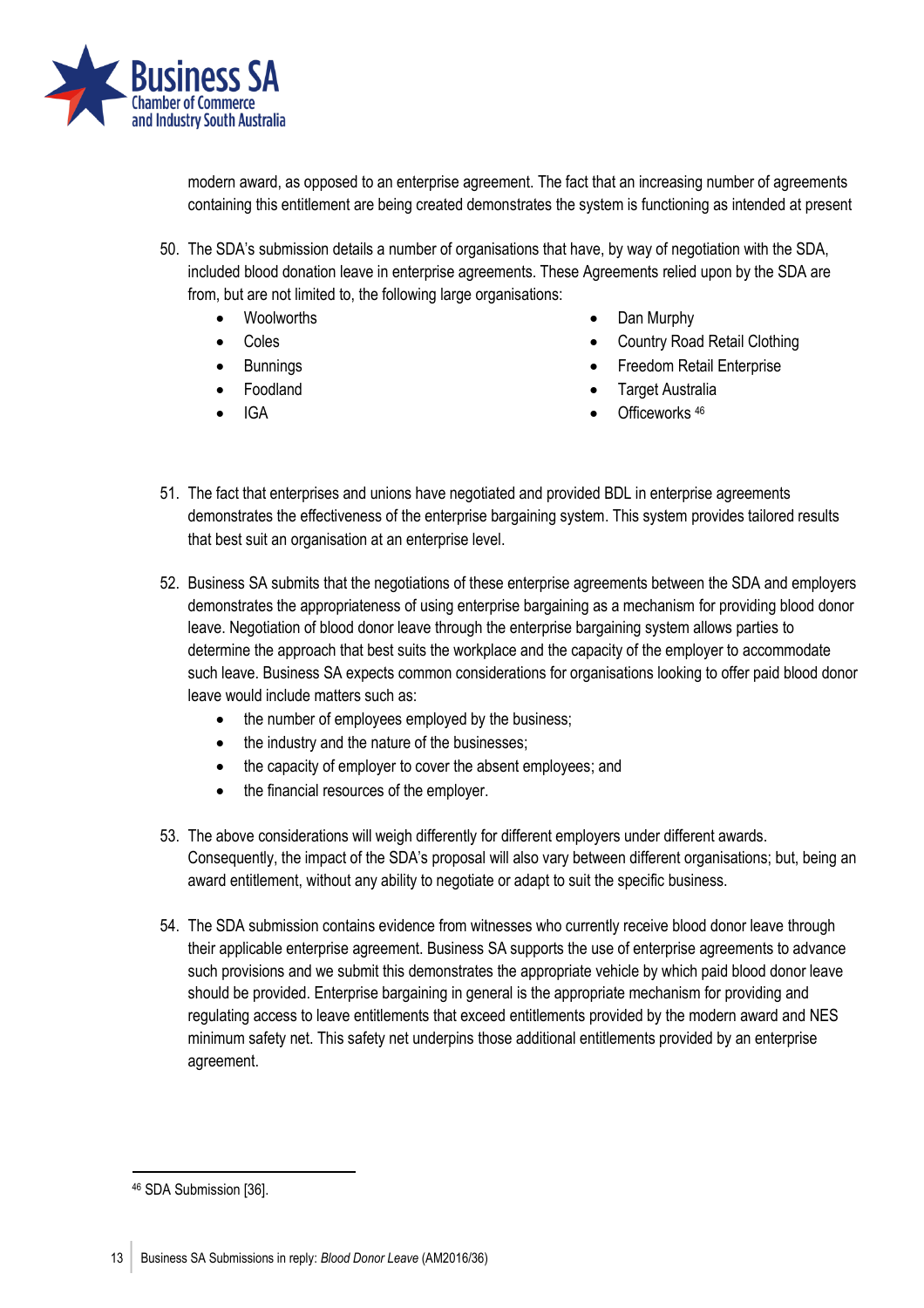

## <span id="page-13-0"></span>**Lack of evidence considering impact on small employers**

- 55. Business SA submits the SDA has not properly considered the impact of their application on small businesses. The businesses listed by the SDA which offer paid BDL as part of an enterprise agreement comprise entirely of large retailers.<sup>47</sup> There is a glaring lack of evidence to demonstrate this proposal would not significantly impact on small businesses.
- 56. Small businesses are a critical class to consider in these proceedings as these businesses make up a substantial proportion of businesses in South Australia, and Australia more generally. These businesses are much more likely to be covered by a modern award than an enterprise agreement. Evidence that large employers have entered into enterprise agreements which provide BDL does not demonstrate that such leave entitlements, if transplanted into modern awards, will not negatively impact small businesses.
- 57. The following discussion takes place on the basis that a small business employer is one that employs at least 1 employee, but fewer than 20 employees. The following statistics are all sourced from the Australian Bureau of Statistics.<sup>48</sup>
- 58. Consider food and liquor retail businesses operating in the following ANZSIC industries: supermarket and grocery stores; fresh meat, fish and poultry retailing; fruit and vegetable retailing; liquor retailing; and other specialised food retailing. As at June end 2016, of all South Australian businesses in those industries with at least one employee, 87% had fewer than 20 employees. 87% of that class of businesses were small businesses. Considered nationally, 91% of employers within these ANZSIC industries are small businesses.
- 59. Consider also hardware and garden supplies retailers operating under ANZSIC code 4231 and 4232. As at June end 2016, of all South Australian businesses in these sectors employing at least one person, 94% of these businesses were small businesses. Considered nationally, 94% of employers operating under these ANZSIC codes are small businesses.
- 60. A similar proportion is reached in general clothing and accessories retailers. Consider the following ANZSIC industries: clothing retailing; footwear retailing; watch and jewellery retailing; and other personal accessory retailing. At end of June 2016, of South Australian businesses who employ at least one person in these industries, 96% of the businesses employed fewer than 20 people; they were small businesses. Considered nationally, 94% of employers within these ANZSIC industries are small businesses.
- 61. The gulf between large employers and small employers in the hair and beauty services ANZSIC industry sector is significant. At the same time as above, 99% of South Australian businesses in this industry were small businesses. The actual figures were as follows: 1063 of these businesses employed between 1 and 19 people, only 9 businesses employed 20 people or more. On a national scale the gulf barely decreases, 98% of employers within the hair and beauty services industry are small businesses.
- 62. Business SA does not intend to continue demonstrating the vast difference between the number of large employers and the number of small employers within all industries affected by the SDA's proposal. As the

<sup>1</sup> <sup>47</sup> SDA Submission [36]-[37].

<sup>48</sup> Australian Bureau of Statistics, '8165.0 – Counts of Australian Businesses, including Entries and Exists, Jun 2012 to Jun 2016', published 21 February 2017

[<sup>&</sup>lt;http://www.abs.gov.au/AUSSTATS/abs@.nsf/DetailsPage/8165.0Jun%202012%20to%20Jun%202016?OpenDocument>](http://www.abs.gov.au/AUSSTATS/abs@.nsf/DetailsPage/8165.0Jun%202012%20to%20Jun%202016?OpenDocument).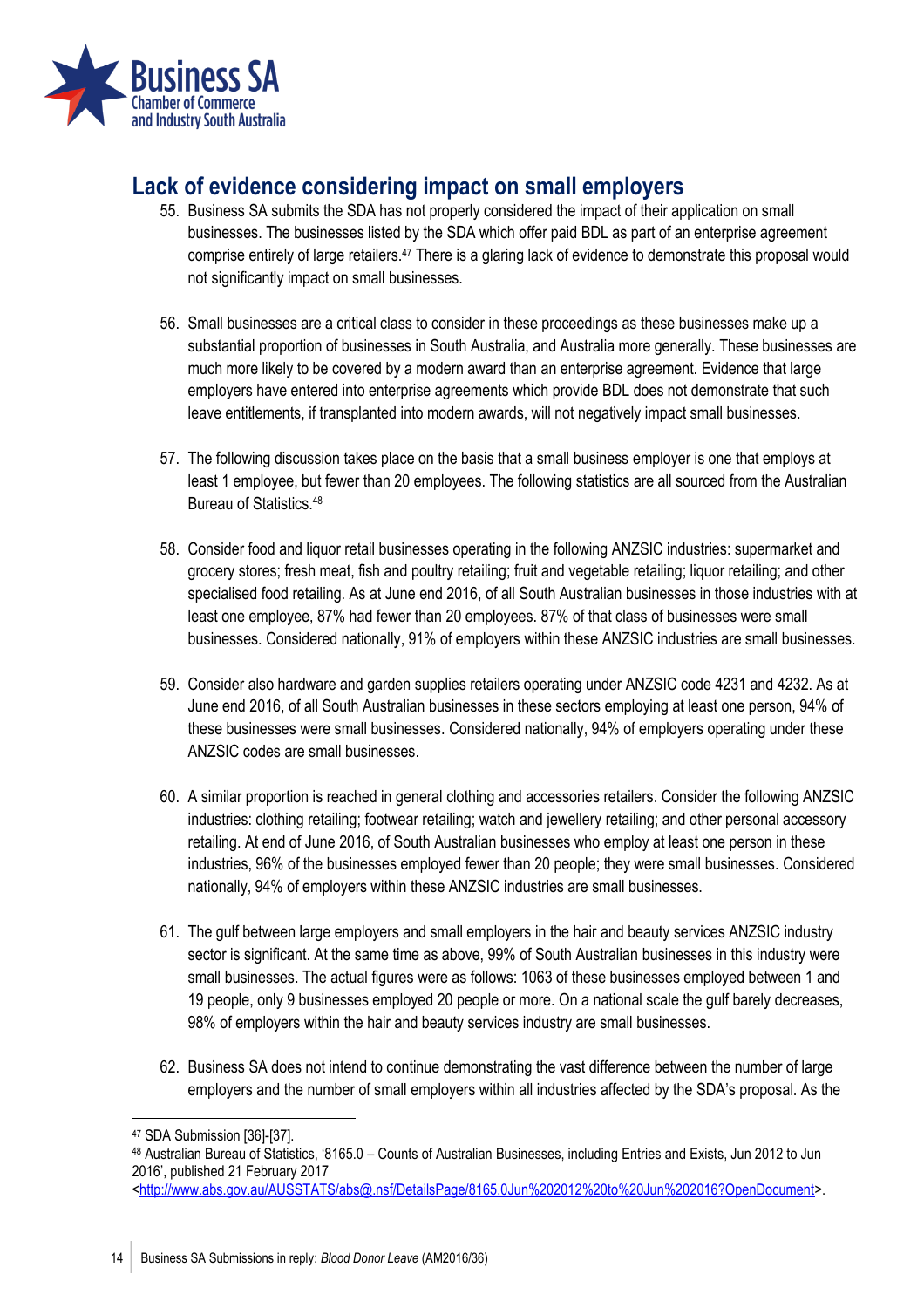

initiating party, the SDA must establish, beyond simply saying it will be so, that the impact of their proposed change on small business will be 'negligible.'<sup>49</sup>

- 63. Business SA submits the change proposed by the SDA will significantly and severely impact small business employers. This additional leave entitlement would require an employer to pay an employee for time where the employee is absent and not able to contribute to the operation of the small business. This absence could significantly decrease the capacity of the business to offer its goods or services. Where the business is larger, has greater financial resources, and is more able to adapt to employee absences, this additional leave may be more easily incorporated. This proposition is strongly supported by the SDA's application as many such businesses have already agreed to paid blood donor leave entitlements in their applicable enterprise agreement. The same cannot be presumed for small businesses with fewer resources.
- 64. The above scenario can be demonstrated by way of example. This example presumes the SDA's proposed variation has been accepted and incorporated into the nominated modern awards. In this example there are two retailers. Retailer A is a suburban supermarket with 21 staff on site during the day. Retailer B is a toy store in a shopping precinct. This store has three staff on during the day. For the purposes of this example the employment relationship between the employees and their respective employer is covered by the *General Retail Industry Award 2010*; an award subject to the SDA's proposed variation.
- 65. Where an employee utilises their BDL entitlement there will be a significantly different decrease in total capacity between Retailer A and Retailer B. If one of Retailer A's 21 employees leaves the workplace to donate blood this will leave 20 employees on site. The capacity of Retailer A to serve customers through its employees has only decreased by 4.76% in this situation. If one of Retailer B's three employees leaves the workplace to donate blood this will leave two employees on site. The capacity of Retailer B to serve its customers through its employees has decreased by 33%.
- 66. As demonstrated above, the SDA's proposed variation will impose a significantly higher cost on small businesses than on larger businesses already providing BDL through an enterprise agreement. A decrease in total capacity by one third will have a substantial impact on the workload of the remaining employees and the ability of consumers to access the goods and services they desire.
- 67. The SDA has not properly considered the impact of their application on small businesses. The SDA claims in their submission that "The Cost and burden of paid BDL on any size business is negligible."<sup>50</sup> They claim further that "regardless of the size of the business, paid BDL proposed is an entitlement that is sustainable for any business…"<sup>51</sup> and that paid BDL has a "negligible cost on business."<sup>52</sup> The above example clearly demonstrates this is untrue.
- 68. Paid BDL would have a substantial impact on small business. The SDA's claim that paid BDL is common feature of agreements in the retail sector is not evidence that small businesses would not be adversely affected. As previously noted, the agreements cited by the SDA were negotiated with major employers and large companies. These companies have resources far beyond that available to the small corner store or

<sup>49</sup> SDA Submission [39].

<sup>50</sup> Ibid [39].

<sup>51</sup> Ibid [41].

<sup>52</sup> Ibid [82].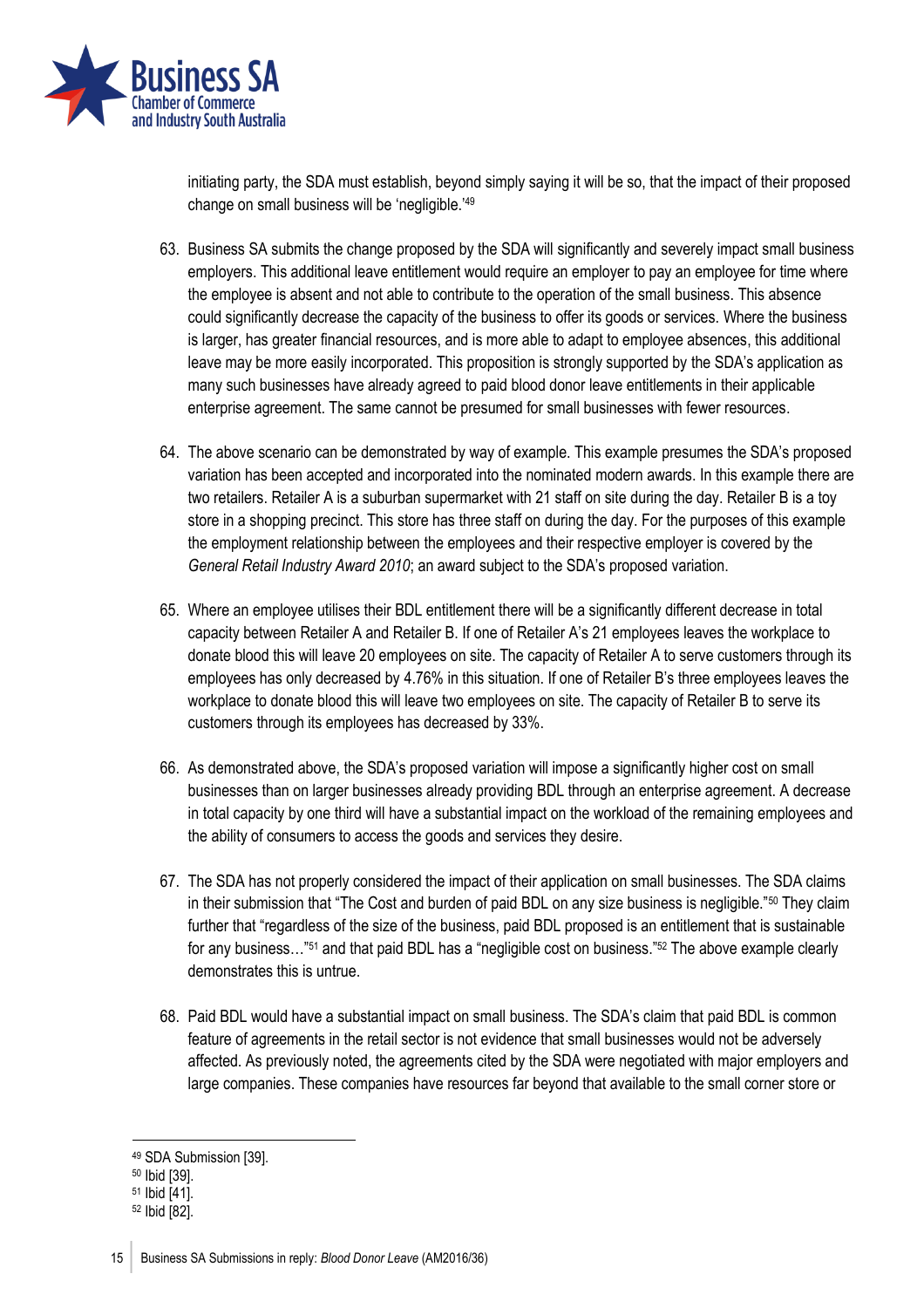

local florist. It would be wholly inappropriate to impose 33% capacity reductions on these small businesses because PDL was transplanted from major enterprise awards into the one-size-fits-all modern award.

- 69. In Business SA's experience employers are generally empathetic, practical and pragmatic when faced with requests for blood donor leave. The imposition of a one-size-fits-all form of leave does not consider the effect enforcing such leave can have on smaller businesses where rostering and staff numbers are considerably less. Not all businesses have the financial capacity to provide their employees with an additional leave entitlement. This is particularly true of small businesses.
- 70. Business SA submits the best way to incorporate paid blood donor leave into the workplace is through enterprise bargaining, as is currently the case. This will allow businesses, including small businesses, to negotiate terms and entitlements which are properly aligned and applicable within their business. Employees not covered by such an agreement remain able to approach their employer directly and discuss blood donation on a case by case basis. Mandating such entitlements through an award will disproportionately and severely impact small businesses.

### <span id="page-15-0"></span>**Response to witness statements**

- 71. Business SA has concerns regarding the witness statements relied upon by the SDA. The witness statements suggest the deponent is not able to donate blood because of their employment, or is only able to donate blood because of an entitlement to paid blood donor leave in their enterprise agreement.
- 72. From the outset, Business SA notes considerable gaps in the SDA's witness evidence. Fourteen witness statements have been supplied. All fourteen witnesses work in the retail industry and are covered by the *General Retail Industry Award 2010* ('*Retail Award*') (or an enterprise agreement). No witness evidence of persons covered by the *Fast Food Industry Award 2010*, the *Pharmacy Award 2010* or the *Hair and Beauty Industry Award 2010* has been provided. Of the 14 witness statements, only 4 are provided by persons employed under the *Retail Award*, the remainder are employed under an enterprise agreement. Business SA submits no probative evidence has been provided to justify a variation to the non-retail awards, and that insufficient evidence has been provided to justify a variation to the *Retail Award*.
- 73. Business SA submits that the witness statements provided demonstrate two things. Firstly, each witness has a blood donation clinic near their place of residence or place of work which (at time of writing) is accessible outside of the witness' work hours. This demonstrates that the witness' employment does not preclude them from donating blood. Secondly, where a witness' applicable enterprise agreement provides paid blood donor leave this demonstrates the proper mechanism by which this entitlement should be provided in the workplace. Such an entitlement is an appropriate enterprise bargaining item as it can be negotiated to fit within the business' individual characteristics, staff levels and operational requirements. It is wholly inappropriate for a modern award to apply a 'one size fits all' approach. As previously noted such an approach will significantly impact small businesses or those with limited staff and specific operational requirements. Related to this point, Business SA notes that witness' provided with a paid blood donor entitlement would still be able to donate blood outside of work hours even if their applicable agreement did not provide this leave entitlement.
- 74. There are a number of blood donor centres across Australia, with witnesses residing or working within varying distances of these centres. Blood donation centres are also generally accommodating with their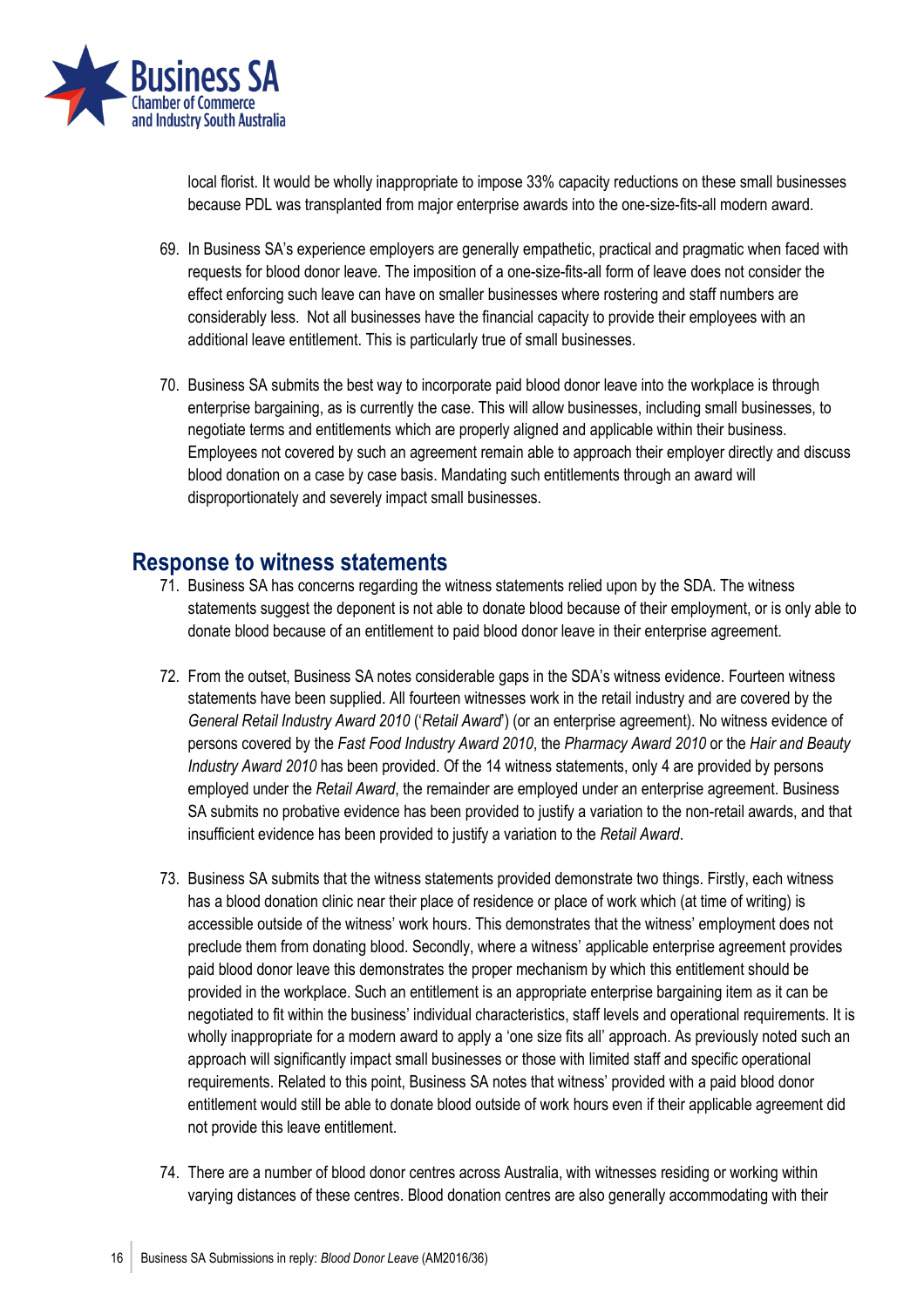

operating hours. This accommodation can include operation outside or beyond standard business hours and operating for periods over weekends. These varied hours of operation allow a wide range of persons to find time within their personal schedule to donate blood.

- 75. The witnesses put forward by the SDA work a variety of hours and days. Some work typical Monday to Friday hours and a significant number of the witnesses do not work full time. It is Business SA's strong view that most, indeed if not all, of the witnesses put forward by the SDA are able to donate blood outside of their work hours. Business SA submits that in the great majority of statements, all that appears to prevent these witnesses making time to provide life-saving donations is personal choice not to vary their personal routine a mere four times a year.
- 76. As previously noted, Business SA has been provided with unredacted copies of the SDA's submission and witness statements. Business SA appreciates the purpose of redacting the personal details of the deponent witnesses. The following discussion does not identify the deponent beyond their state of residence and nearest blood donation centre. Each witness is referred to according to the number of their affidavit.

#### **Witness 10A**

- 77. Business SA submits Witness 10A's employment does not preclude him from donating blood.
- 78. This witness lives and works in Victoria. He works on a 4 day/6 day roster. As part of his two-weekly roster cycle he begins work at 12pm every second Friday. We further note this witness does not work on Wednesday in either week of his roster cycle.
- 79. Business SA submits Witness 10A is able to donate blood before work on the second Friday in his roster cycle. The witness does not start work until 12pm. Business SA notes an Australian Red Cross Blood Service centre operates at Level 1, 367 Collins Street Melbourne. This donation centre has generous operating hours, relevantly operating between 07:00 and 18:00 on Fridays.<sup>53</sup> This donation centre is a mere 10 minutes' walk from the witness' place of work. Attending the donation centre before work would not require the witness to alter his roster or make special arrangements.
- 80. In the alternative, Business SA submits Witness 10A is able to donate blood on Wednesdays. Business SA notes an Australian Red Cross Blood Service centre operates approximately 30 to 40 minutes' drive from Witness 10A's place of residence. This centre operates between 07:30 and 15:00 on Wednesdays.<sup>54</sup> This is an ample window for the witness to donate blood, up to four times a year, on his weekly non-working day.
- 81. This witness has multiple means by which he can donate blood. Such means would require no more than a simple alteration of routine on up to four occasions per year. Witness 10A's employment does not preclude him from donating blood.

-

<sup>53</sup> http://www.donateblood.com.au/blood-donor-centre/melbourne-cbd-blood-donor-centre.

<sup>54</sup> http://www.donateblood.com.au/blood-donor-centre/airport-west-donor-centre.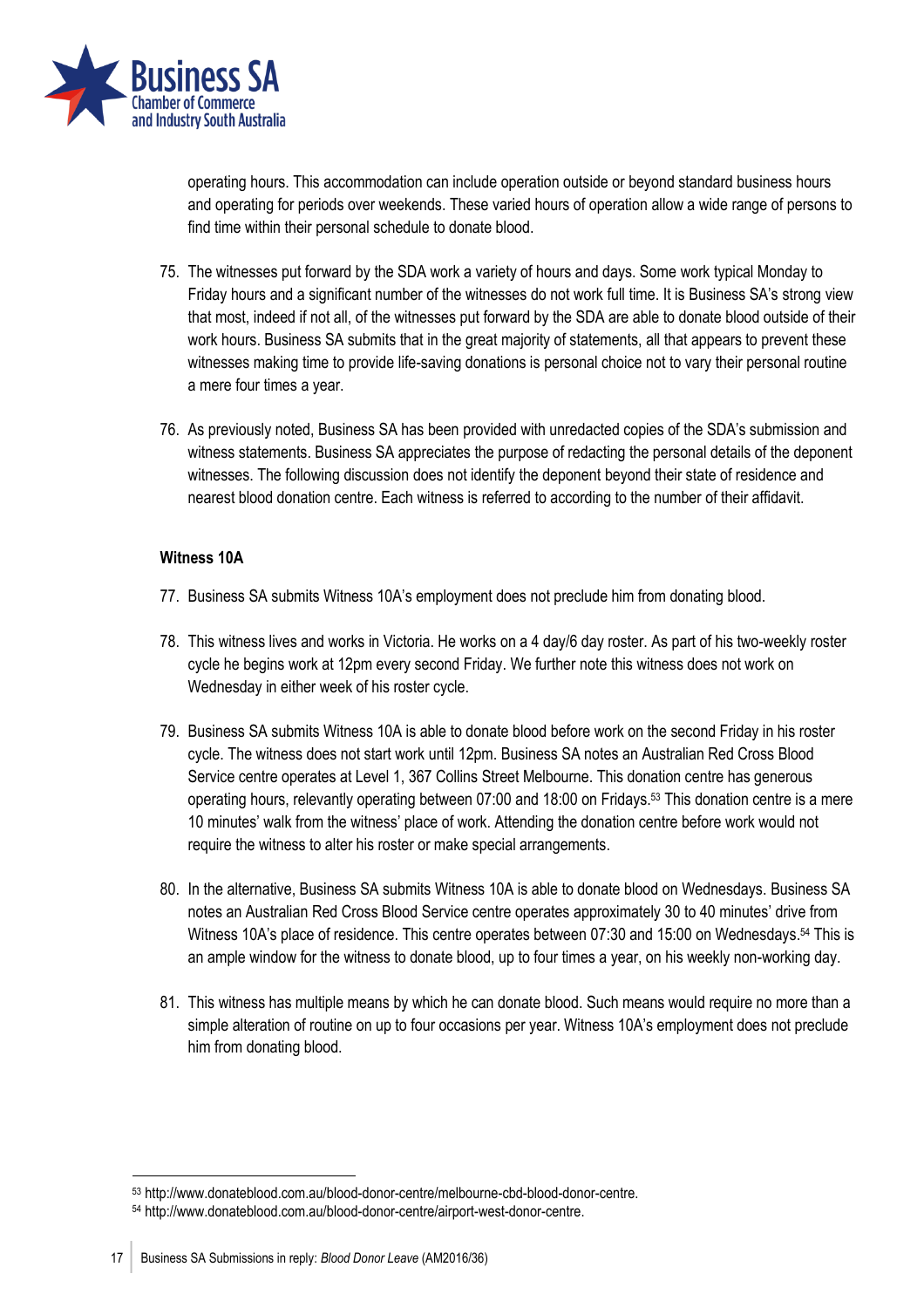

82. Business SA submits the evidence of Witness 10A, both in isolation and in conjunction with the other witness statements, is not probative and does not support the SDA's proposed variation.

#### **Witness 10B**

- 83. Business SA submits Witness 10B's employment does not preclude him from donating blood.
- 84. This witness lives and works in Victoria, with shifts Monday through Friday. The witness does not work on weekends. The witness trains for and plays cricket on weekends during the cricket season.
- 85. Business SA submits Witness 10B is able to donate blood after work on Mondays, Tuesdays and Wednesdays. Business SA notes there is an Australian Red Cross Blood Service centre located less than 10 minutes' walk from Witness 10B's place of work. This centre closes at 19:30 on Mondays, Tuesdays and Wednesdays.<sup>55</sup> Witness 10B's affidavit demonstrates he finishes work before 18:00 on these days; in one case over two hours before this time.
- 86. Business SA further notes that Witness 10B resides approximately 10-15 minutes' drive from the nearest donation centre.
- 87. The witness works less than 10 minutes' walk from a donation centre. At least three times a week the witness finishes work with more than an hour and a half to spare before the nearby donation centre closes. During the cricket 'off-season' he does not train or play on weekends. The witness has the ability to undertake a longer drive to attend donation centres open on weekends, either during the 'off-season' or by foregoing cricket for a few hours.<sup>56</sup> Business SA submits his employment does not preclude him from donating blood.
- 88. Business SA submits the evidence of Witness 10B, both in isolation and in conjunction with the other witness statements, is not probative and does not support the SDA's proposed variation.

#### **Witness 10C**

- 89. Business SA submits Witness 10C's employment does not preclude her from donating blood.
- 90. This witness works and resides in Victoria. This witness works full time, Monday through Friday. We note the witness finishes work at 13:30 on Fridays.
- 91. Business SA notes at least two donation centres Witness 10C could visit outside of her working hours. The first is a mobile site which operates between 08:30 and 15:30 on Friday 4 August.<sup>57</sup> This mobile centre is approximately 14 minutes' drive from Witness 10C's place of work. The second is a permanent donation

<sup>55</sup> http://www.donateblood.com.au/blood-donor-centre/shepparton-donor-centre.

<sup>56</sup> http://www.donateblood.com.au/blood-donor-centre/echuca-mobile-donor-centre; http://www.donateblood.com.au/blooddonor-centre/bendigo-donor-centre.

<sup>57</sup> http://www.donateblood.com.au/blood-donor-centre/narre-warren-north-mobile-donor-centre.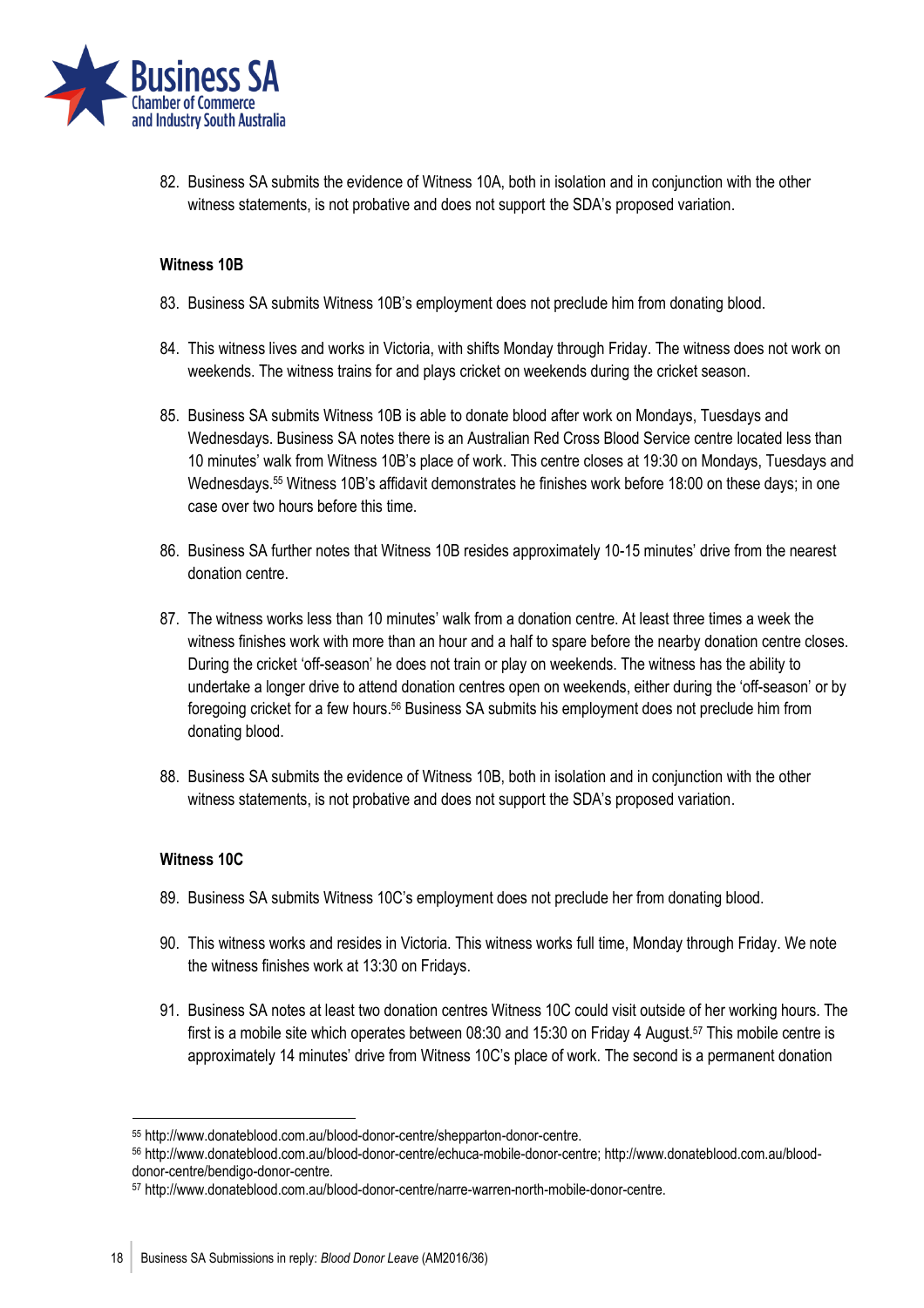

centre which operates between 08:00 and 15:30 on Saturdays.<sup>58</sup>

- 92. Business SA submits Witness 10C is able to donate blood after finishing work on Friday. Witness 10C states in her affidavit at [12] that, though she finishes work early on Fridays, she is unable to donate blood because she needs to run errands and do grocery shopping. Business SA submits 'errands and groceries' can equally be carried out on weekends or on other days of the week, either by the witness or her husband (who also works full-time but does not work on weekends per [6] of Witness 10C's affidavit). Witness 10C finishes work at 13:30 on Friday, the mobile donation site is approximately 14 minutes' drive from Witness 10C's place of work.
- 93. In the alternative, Business SA submits Witness 10C is able to donate blood on Saturdays. The second donation centre is approximately 35-39 minutes' drive from her place of residence. Witness 10C does not work on weekends and neither does her husband. Business SA submits Witness 10C's husband is able to care for the children while Witness 10C donates blood.
- 94. Business SA submits Witness 10C's employment does not preclude her from donating blood. Her current routine provides time to donate blood outside work hours and even more time could be found with minor, occasional adjustments to Witness 10C's routine.
- 95. Business SA submits the evidence of Witness 10C, both in isolation and in conjunction with the other witness statements, is not probative and does not support the SDA's proposed variation.

#### **Witness 10E**

- 96. Business SA submits the evidence of Witness 10E does not support the SDA's proposed variation.
- 97. Witness 10E lives and works in Queensland. Witness 10E works part-time. Witness 10E's employment terms and conditions are covered by an Agreement which provides paid blood donor leave. Business SA notes Witness 10E does not work on Fridays.
- 98. Business SA strongly submits that the fact that Witness 10E is employed under an Agreement which provides paid blood donor leave demonstrates that the SDA's proposed variation is inappropriate for a minimum safety net award. The appropriate vehicle for such an entitlement is an enterprise agreement.
- 99. Business SA submits that even if the enterprise agreement applying to Witness 10E did not provide paid blood donor leave, Witness 10E's employment does not preclude her from donating blood.
- 100.As noted in the SDA's submission the closest donation centres to Witness 10E's place of residence are mobile centres with varying hours and days of operation. For the purpose of this analysis Business SA will consider the operating hours of the three closest to her place of residence at the time of writing.

<sup>58</sup> http://www.donateblood.com.au/blood-donor-centre/frankston-donor-centre.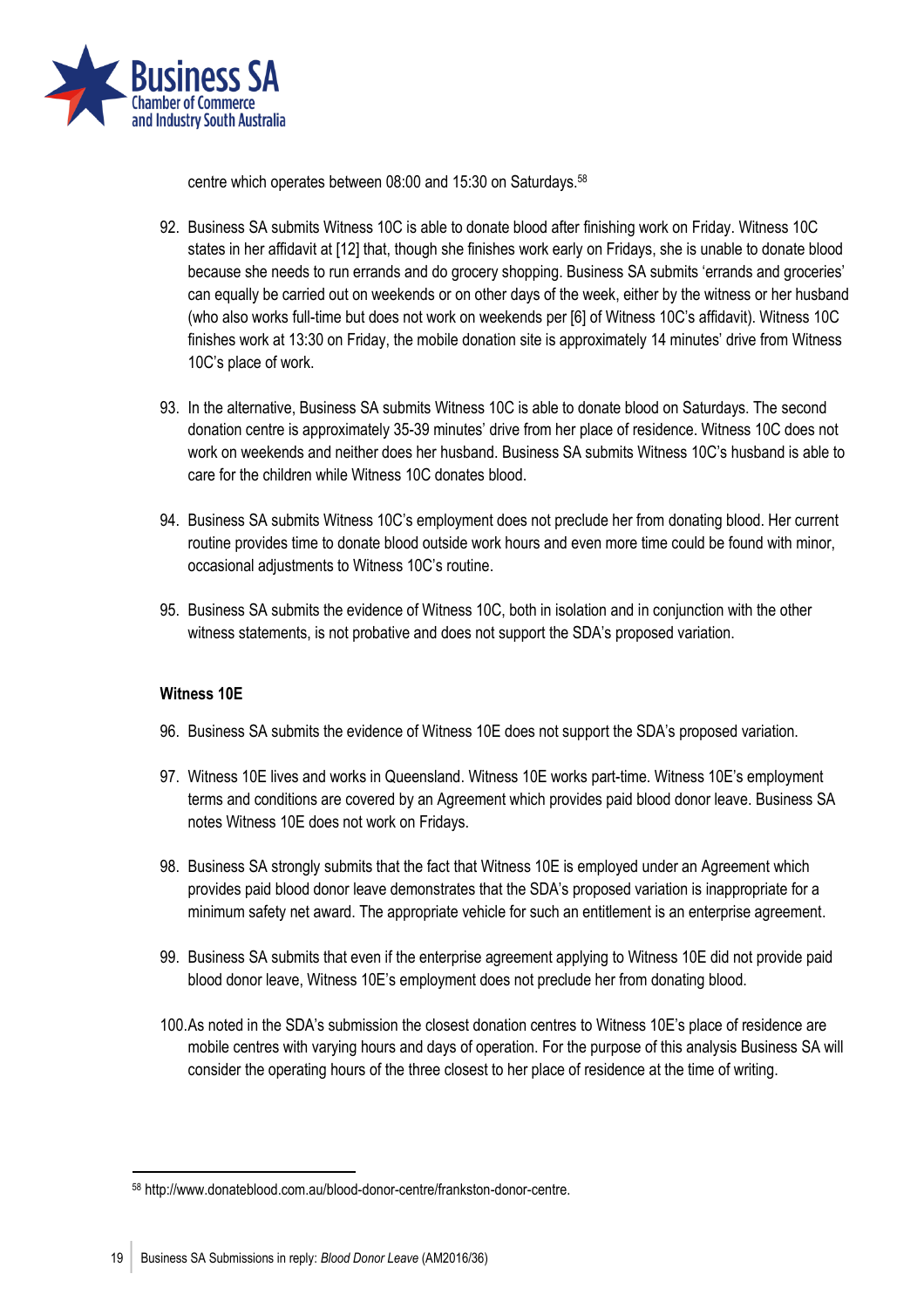

- 101. The closest mobile donation sites operate are approximately 5 minutes,<sup>59</sup> approximately 8 minutes<sup>60</sup> and approximately 10 minutes' drive from Witness 10E's place of residence. <sup>61</sup> All of these sites operate on Fridays, and two also operate on Saturdays.
- 102.Business SA submits that Witness 10E is easily able to donate blood on Friday, her non-working day. The three potential sites nominated above are all within approximately 10 minutes' drive from her place of residence.
- 103.Business SA notes Witness 10E's affidavit states she could not donate blood without her Agreement entitlement because, inter alia, she undertakes household maintenance and likes to participate in fitness classes for her own health. We submit these are not compelling obstacles, particularly given the ease with which she could donate on her non-working day. Business SA submits it is not difficult to conclude that Witness 10E could undertake household maintenance or a fitness class at a different time on up to four occasions per year for the purpose of donating blood.
- 104.Business SA submits the evidence of Witness 10E, both in isolation and in conjunction with the other witness statements, is not probative and does not support the SDA's proposed variation.

#### **Witness 10F**

- 105.Business SA submits the evidence of Witness 10F does not support the SDA's proposed variation.
- 106.Witness 10F works and resides in Victoria. She works part-time, working 28 hours per week. Witness 10F's terms and conditions of employment are covered by an enterprise agreement which provides paid blood donor leave. Witness 10F does not work on Tuesdays.
- 107.Business SA strongly submits that the fact that Witness 10F is employed under an Agreement which provides paid blood donor leave demonstrates that the SDA's proposed variation is inappropriate for a minimum safety net award. The appropriate vehicle for such an entitlement is an enterprise agreement.
- 108.Business SA submits that even if the enterprise agreement applying to Witness 10F did not provide paid blood donor leave, Witness 10F's employment does not preclude her from donating blood.
- 109.The closest Australian Red Cross Blood Service mobile donation centre to Witness 10F's place of residence is approximately 34 minutes' drive away. This mobile donation centre operates between 11:30 and 18:00 on Tuesdays.<sup>62</sup>
- 110.Business SA submits Witness 10F is able to donate blood on Tuesdays. Witness 10F does not work on Tuesdays. Business SA submits it is difficult to conclude that Witness 10F is not able to fit a blood donation into her weekly non-working day on up to four occasions per year.

<sup>59</sup> http://www.donateblood.com.au/blood-donor-centre/alexandra-hills-mobile-donor-centre.

<sup>60</sup> http://www.donateblood.com.au/blood-donor-centre/capalaba-mobile-donor-centre.

<sup>61</sup> http://www.donateblood.com.au/blood-donor-centre/cleveland-mobile-donor-centre.

<sup>62</sup> http://www.donateblood.com.au/blood-donor-centre/wonthaggi-mobile-donor-centre.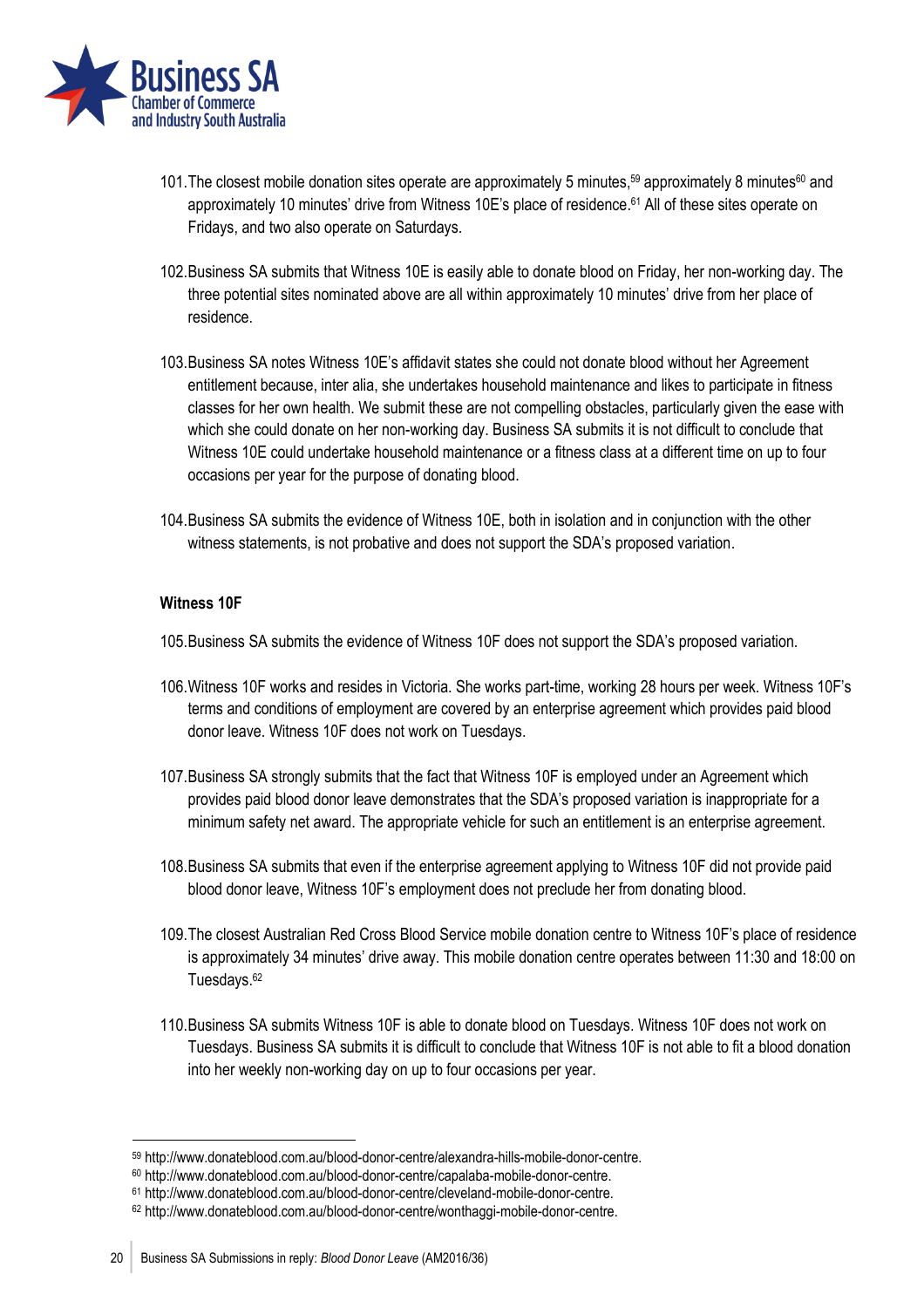

111.Business SA submits the evidence of Witness 10F, both in isolation and in conjunction with the other witness statements, is not probative and does not support the SDA's proposed variation.

#### **Witness 10G**

- 112.Business SA submits the evidence of Witness 10G does not support the SDA's proposed variation.
- 113.Witness 10G lives and resides South Australia. She works full-time. The terms and conditions of Witness 10G's employment are covered by an enterprise agreement which provides paid blood donor leave. Business SA notes Thursday and Saturday are her non-working days.
- 114.Business SA strongly submits that the fact that Witness 10G is employed under an Agreement which provides paid blood donor leave demonstrates that the SDA's proposed variation is inappropriate for a minimum safety net award. The appropriate vehicle for such an entitlement is an enterprise agreement.
- 115.Business SA submits that even if the enterprise agreement applying to Witness 10G did not provide paid blood donor leave, Witness 10G's employment does not preclude her from donating blood.
- 116.The closest Australian Red Cross Blood Service donation centre to Witness 10G's place of residence approximately 7 minutes' drive from Witness 10G's place of residence. This mobile donation centre operates on Thursdays between 11:00 and 18:30.<sup>63</sup> Witness 10G's affidavit states this mobile blood donation centre visits regularly.
- 117.Business SA submits Witness 10G is able to donate blood on Thursday, one of her two non-working days each week. Given the extremely short drive between the mobile blood donation centre and Witness 10G's place of residence it is difficult to see how Witness 10G could not find time, on up to four occasions per year, on one of her two non-working days each week, to donate blood.
- 118.Business SA submits the evidence of Witness 10G, both in isolation and in conjunction with the other witness statements, is not probative and does not support the SDA's proposed variation.

#### **Witness 10H**

- 119.Business SA submits the evidence of Witness 10H does not support the SDA's proposed variation.
- 120.Witness 10H lives and resides in Queensland. Witness 10H works full-time, starting work in the afternoon on Tuesday and Wednesday. The terms and conditions of Witness 10H's employment are covered by an enterprise agreement. This enterprise agreement provides paid blood donor leave entitlements. Friday and Saturday are his non-working days.
- 121.Business SA strongly submits that the fact that Witness 10H is employed under an enterprise agreement which provides paid blood donor leave demonstrates that the SDA's proposed variation is inappropriate for

<sup>63</sup> http://www.donateblood.com.au/blood-donor-centre/mount-barker-mobile-donor-centre.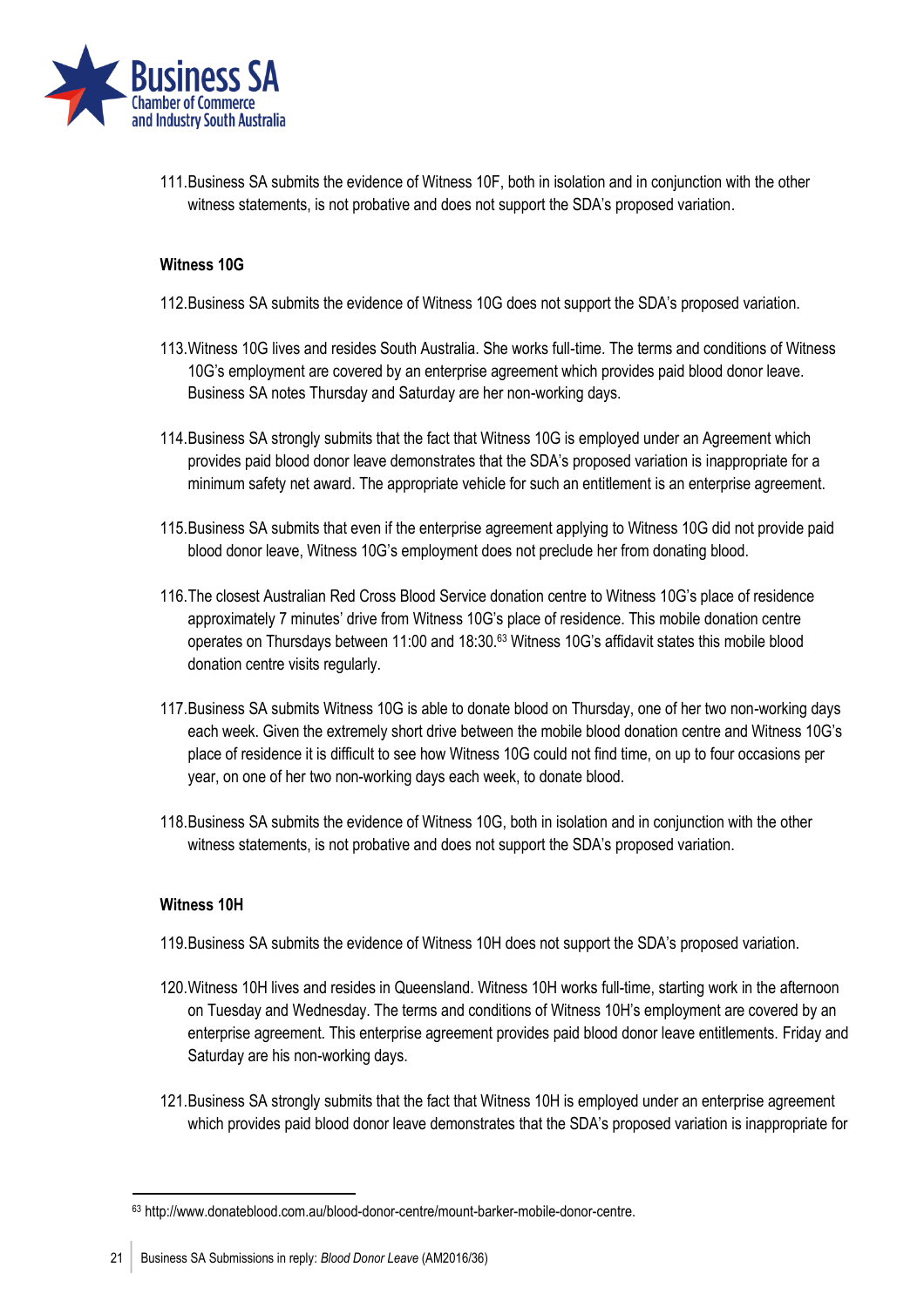

a minimum safety net award. The appropriate vehicle for such an entitlement is an enterprise agreement.

- 122.Business SA submits that even if the enterprise agreement applying to Witness 10H did not provide paid blood donor leave, Witness 10H's employment does not preclude him from donating blood.
- 123.The closest mobile donation centre to Witness 10H's place of residence is the Australian Red Cross Blood Service mobile donation centre located approximately 12-15 minutes' drive from Witness 10H's place of residence. This mobile donation centre operates on a Friday in August between 08:00 and 14:00.<sup>64</sup>
- 124.Business SA further notes the closest permanent donation centre to Witness 10H's place of residence is approximately half an hour's drive from Witness 10H's place of residence. This donation centre operates every day of the week excluding Sunday. Relevantly, it operates between 07:00 and 15:00 on Fridays and between 08:00 and 14:30 on Saturdays.<sup>65</sup>
- 125.Business SA submits Witness 10H is easily able to donate blood, on up to four occasions per year, on one of his two non-working days per week. The mobile donor centre is less than 20 minutes' drive from his place of residence. Witness 10H's affidavit at [16] expresses his opinion that blood donation would 'drop out of [his] priorities' if his employer did not make donations easy. Business SA submits this is not compelling evidence, particularly given the extreme proximity of the mobile donor centre and its hours of operation on one of Witness 10H's non-working days.
- 126.It is not appropriate to impose additional paid leave entitlements on employers beyond minimum safety net entitlements currently provided by the NES and the award. Employers should not be responsible for how employees choose to prioritise activities in their personal time. Employees, such as Witness 10H, are responsible for how they choose to prioritise their personal time.
- 127.Business SA submits the evidence of Witness 10I, both in isolation and in conjunction with the other witness statements, is not probative and does not support the SDA's proposed variation.

#### **Witness 10I**

-

- 128.Business SA submits the evidence of Witness 10I does not support the SDA's proposed variation.
- 129.Witness 10I works and resides in New South Wales. She is employed part-time. The terms and conditions of Witness 10I's employment are covered by an enterprise agreement. This enterprise agreement contains provisions for paid blood donor leave. Witness 10I does not work on Mondays or Tuesdays.
- 130.Business SA strongly submits that the fact that Witness 10I is employed under an enterprise agreement which provides paid blood donor leave demonstrates that the SDA's proposed variation is inappropriate for a minimum safety net award. The appropriate vehicle for such an entitlement is an enterprise agreement.

<sup>64</sup> http://www.donateblood.com.au/blood-donor-centre/oxenford-mobile-donor-centre.

<sup>65</sup> http://www.donateblood.com.au/blood-donor-centre/southport-donor-centre.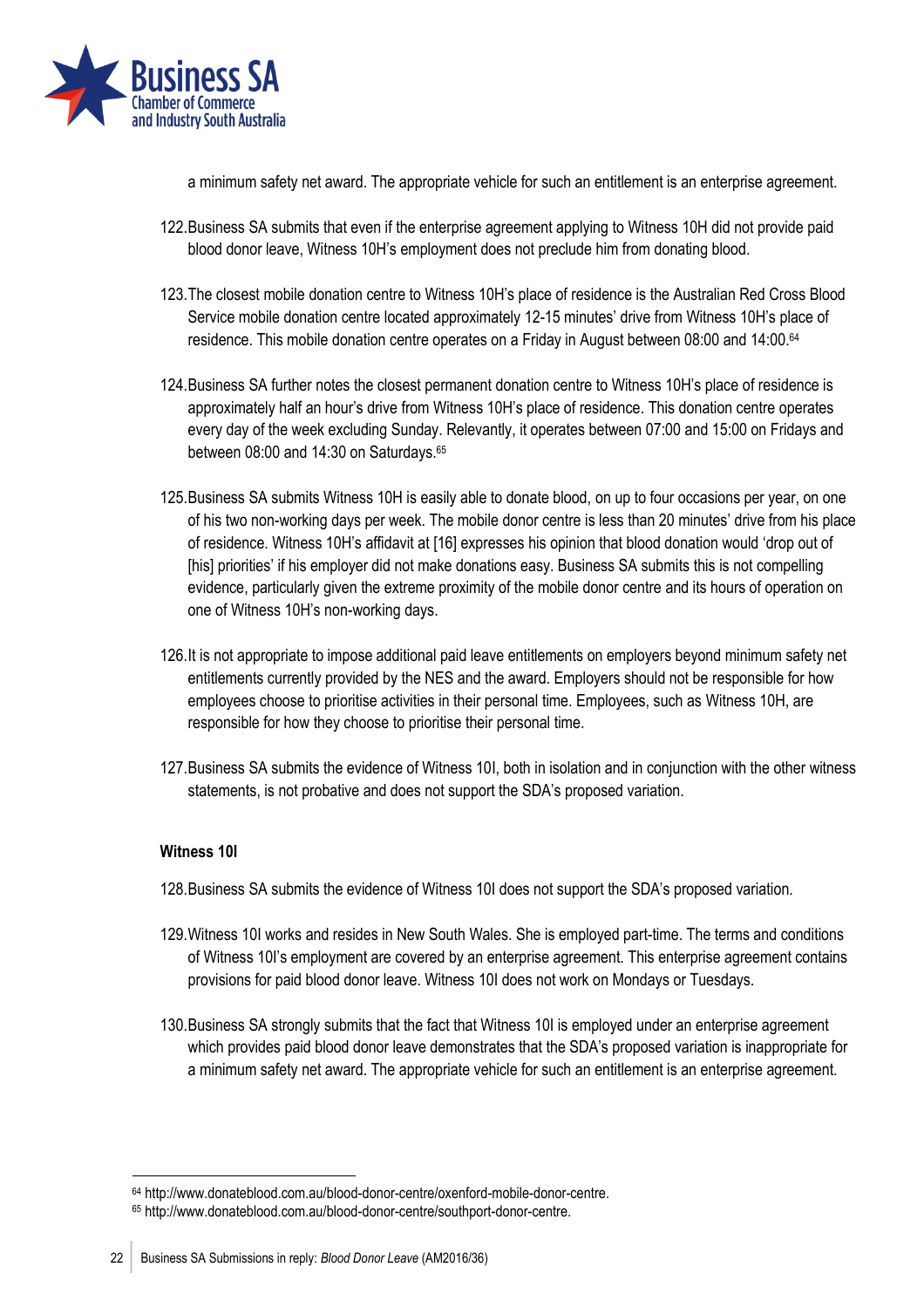

- 131.Business SA submits that even if the enterprise agreement applying to Witness 10I did not provide paid blood donor leave, Witness 10I's employment does not preclude her from donating blood.
- 132.The closest Australian Red Cross Blood Service mobile donation centres are approximately 11 minutes' drive and 14 minutes' drive from Witness 10I's place of residence. The first centre operates between 09:30 and 15:00 on a Monday<sup>66</sup> and the second operates between 12:30 and 18:00 on a Tuesday.<sup>67</sup>
- 133.The closest permanent Australian Red Cross Blood Service donation centre is approximately 30 minutes' drive from Witness 10I's place of residence. This centre operates between 12:00 and 20:00 on Mondays and Tuesdays.<sup>68</sup>
- 134.Business SA submits witness 10I is easily able to donate blood, on up to four occasions per year, on one of her two non-working days per week. The closest permanent donation centre is approximately 30 minutes' drive from Witness 10I's place of residence. This centre operates on both of her non-working days. It is difficult to conclude that Witness 10I could not make time, up to four times a year, to donate blood; an activity she herself, per [15] of her affidavit, considers a worthwhile community service and beneficial to her own health.
- 135.Business SA notes paragraph [19] of Witness 10I's affidavit where she states it would be difficult to schedule blood donation when she already has so much to do. Business SA submits this is not evidence which demonstrates her employment (absent an entitlement to paid blood donor leave) precludes her from donating blood.
- 136.Business SA submits the evidence of Witness 10I, both in isolation and in conjunction with the other witness statements, is not probative and does not support the SDA's proposed variation.

#### **Witness 10J**

- 137.Business SA submits the evidence of Witness 10J does not support the SDA's proposed variation.
- 138.Witness 10J works and resides in Victoria. He is employed full-time. The terms and conditions of Witness 10J's employment are covered by an enterprise agreement. This enterprise agreement contains provisions for paid blood donor leave. Fridays and Saturdays are Witness 10J's weekly non-working days.
- 139.Business SA strongly submits that the fact that Witness 10J is employed under an enterprise agreement which provides paid blood donor leave demonstrates that the SDA's proposed variation is inappropriate for a minimum safety net award. The appropriate vehicle for such an entitlement is an enterprise agreement.
- 140.Business SA submits that even if the enterprise agreement applying to Witness 10J did not provide paid blood donor leave, Witness 10J's employment does not preclude him from donating blood.

<sup>66</sup> http://www.donateblood.com.au/blood-donor-centre/tuggerah-mobile-donor-centre-zenith-business-centre.

<sup>67</sup> http://www.donateblood.com.au/blood-donor-centre/lake-haven-mobile-donor-centre-shopping-centre.

<sup>68</sup> http://www.donateblood.com.au/blood-donor-centre/gosford-donor-centre.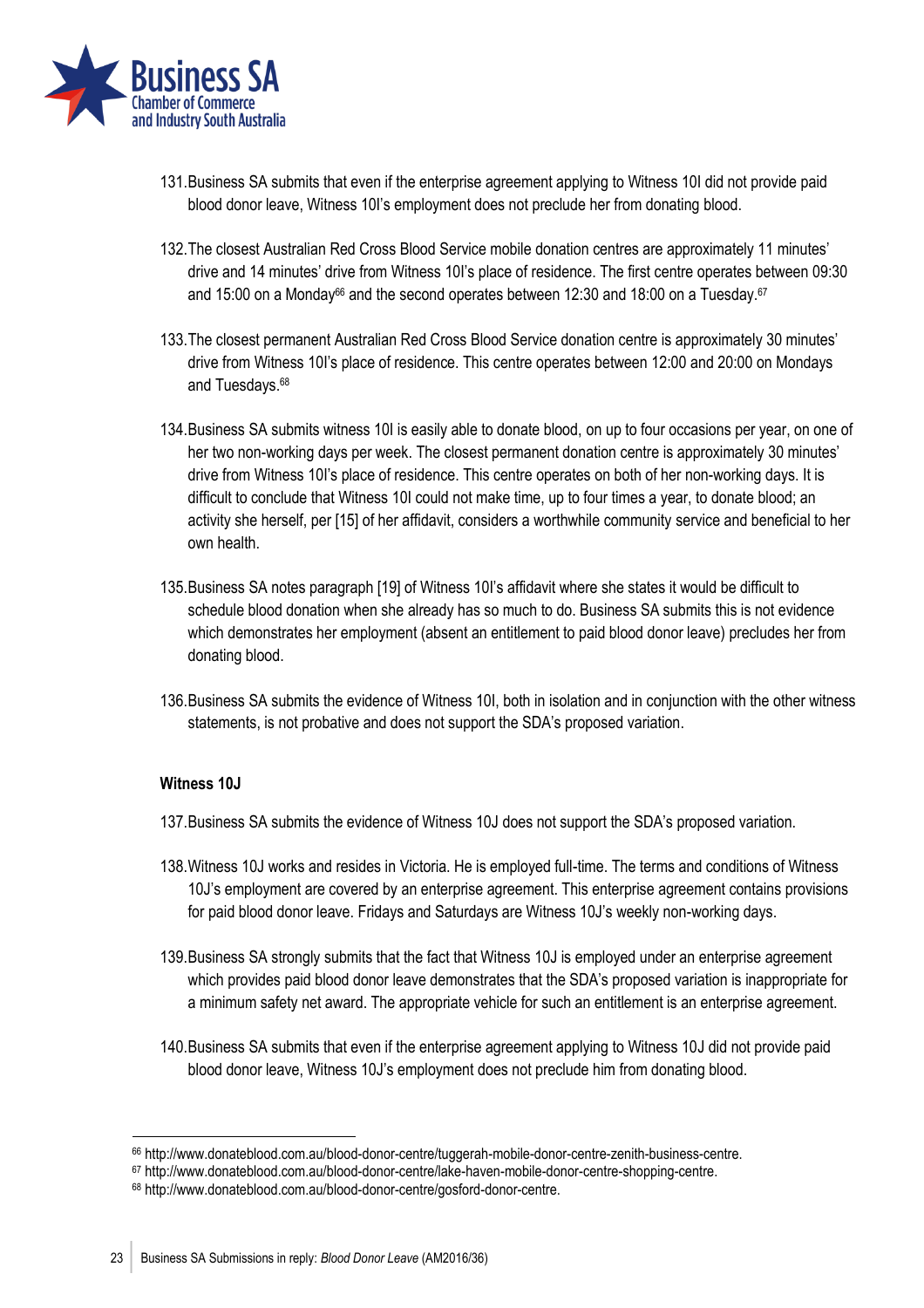

- 141.The closest Australian Red Cross Blood Service mobile donation centre is approximately 9 minutes' drive from Witness 10J's place of residence. This mobile donation centre operates between 08:30 and 15:30 on Fridays; <sup>69</sup> one of Witness 10J's non-working days.
- 142.The closest Australian Red Cross Blood Service permanent centre is approximately 20-24 minutes' drive from Witness 10J's place of residence. This centre operates between 07:30 and 15:30 on Fridays and between 08:00 and 15:30 on Saturdays.<sup>70</sup> Both Friday and Saturday are non-working days for Witness 10J.
- 143.Business SA submits Witness 10J is easily able to donate blood, on up to four occasions per year, at one of the two donation centres within a half hour drive from his place of residence. Both centres operate for at least one of Witness 10J's two non-working days each week.
- 144.Business SA welcomes Witness 10J's acknowledgement at [20] that he would make an effort to donate regularly even if his employer did not provide a paid blood donor leave entitlement as part of his employment agreement.
- 145.Business SA submits the evidence of Witness 10I, both in isolation and in conjunction with the other witness statements, is not probative and does not support the SDA's proposed variation.

#### **Witness 10L**

-

- 146.Business SA submits the evidence of Witness 10L does not support the SDA's proposed variation.
- 147.Witness 10L lives and works in Queensland. He is employed full-time. The terms and conditions of his employment are covered by an enterprise agreement. This enterprise agreement provides paid blood donor leave. Business SA notes Witness 10L has multiple non-working days during his two week roster cycle. These days off are as follows:
	- Week 1: Witness 10L does not work on Thursdays; and
	- Week 2: Witness 10L does not work on Tuesday, Saturday or Sunday.
- 148.Business SA strongly submits that the fact that Witness 10L is employed under an enterprise agreement which provides paid blood donor leave demonstrates that the SDA's proposed variation is inappropriate for a minimum safety net award. The appropriate vehicle for such an entitlement is an enterprise agreement.
- 149.Business SA submits that even if the enterprise agreement applying to Witness 10L did not provide paid blood donor leave, Witness 10L's employment does not preclude him from donating blood.
- 150.The closest Australian Red Cross Blood Service permanent donation centre is located approximately 8 minutes' drive from Witness 10L's place of residence. This centre operates every day of the week excluding Sunday.

<sup>69</sup> http://www.donateblood.com.au/blood-donor-centre/cranbourne-mobile-donor-centre.

<sup>70</sup> http://www.donateblood.com.au/blood-donor-centre/frankston-donor-centre.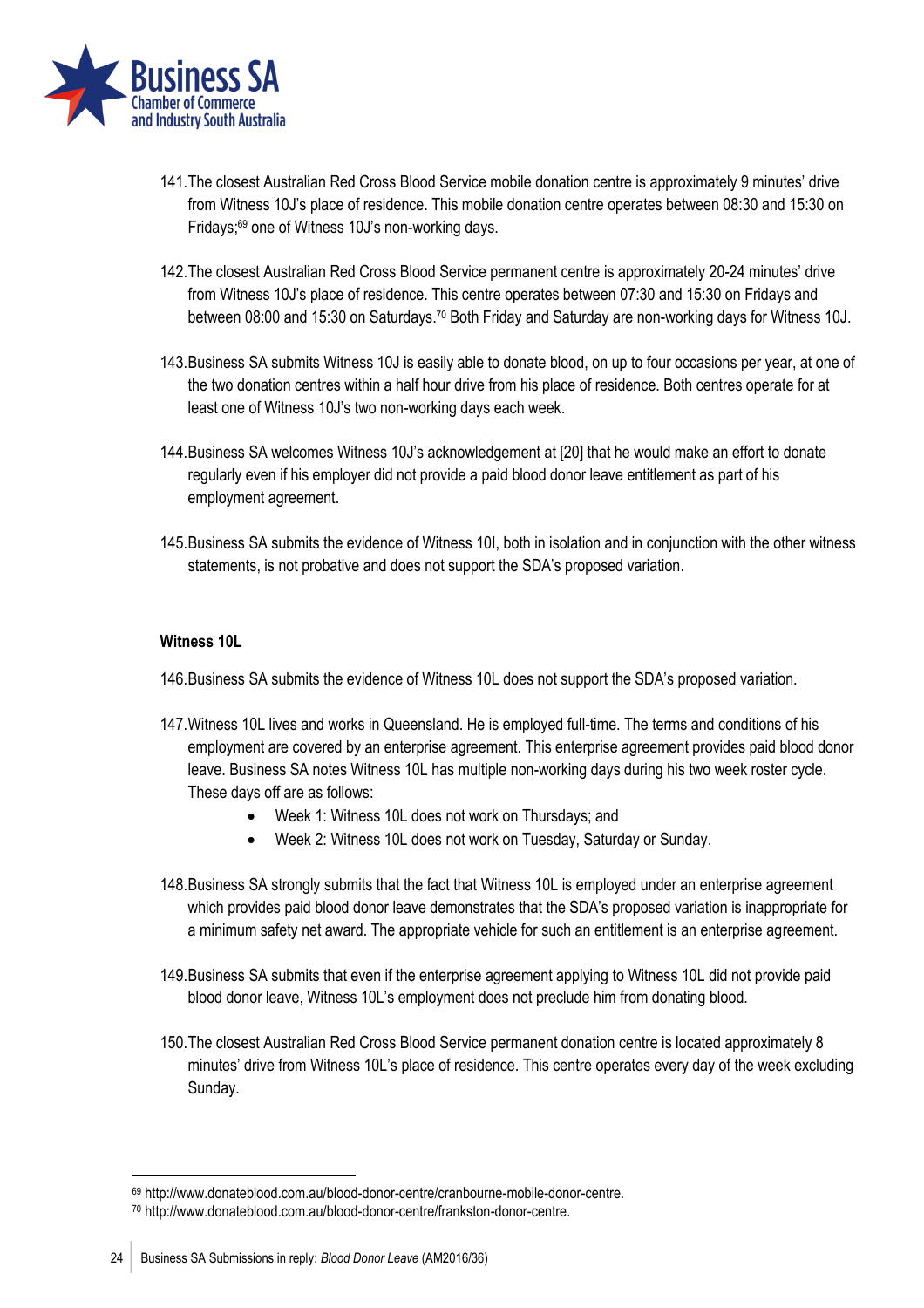

- 151.Business SA submits Witness 10L is able to donate blood at this nearby blood donation centre on his day(s) off on up to four occasions per year. Witness 10L has at least one Tuesday, Thursday, Saturday and Sunday off work each fortnight. The donation centre operates between 12:00 and 19:30 on Tuesday, between 08:00 and 20:00 on Thursday and between 08:00 and 14:00 on Saturday.<sup>71</sup>
- 152.Business SA notes Witness 10L states at [17] that he has children under 18 who he spends time with. Business SA further notes that the blood donation centre hours of operation listed above include school hours. Business SA submits it is difficult to conclude that Witness 10L's employment, rather than his choice of how to spend personal time, precludes him from donating blood.
- 153.Business SA submits the evidence of Witness 10L, both in isolation and in conjunction with the other witness statements, is not probative and does not support the SDA's proposed variation.

#### **Witness 10M**

- 154.Witness 10M lives and works in Tasmania. She is employed full-time. The terms and conditions of her employment are covered by an enterprise agreement. This enterprise agreement provides paid blood donor leave. Witness 10M finishes work at 3pm on Thursdays.
- 155.Business SA strongly submits that the fact that Witness 10M is employed under an enterprise agreement which provides paid blood donor leave demonstrates that the SDA's proposed variation is inappropriate for a minimum safety net award. The appropriate vehicle for such an entitlement is an enterprise agreement.
- 156.Business SA submits that even if the enterprise agreement applying to Witness 10M did not provide paid blood donor leave, Witness 10M's employment does not preclude her from donating blood.
- 157.Business SA notes the closest permanent Australian Red Cross Blood Service donation centre is approximately 20 kilometres and 21-23 minutes' drive from Witness 10M's place of residence. This centre operates Monday through Friday. Of note, the centre operates until 18:30 on Thursdays.<sup>72</sup> Business SA further notes Witness 10M's place of work is approximately 21-23 minutes' drive from this donation centre.
- 158.Business SA submits Witness 10M is able to donate blood on up to four occasions per year, after work on Thursday. Witness 10M finishes work at 15:00 on Thursdays and the blood donation centre is open until 18:30. Business SA notes Witness 10M states at [10] of her affidavit that it is easier for her to attend a blood donation centre on the way home from work.
- 159.Business SA submits Witness 10M's employment does not preclude her from donating blood. Witness 10M could easily donate blood should she make a minor adjustment to her non-working hours routine on up to four occasions per year.
- 160. Business SA submits the evidence of Witness 10M, both in isolation and in conjunction with the other witness statements, is not probative and does not support the SDA's proposed variation.

-

<sup>71</sup> http://www.donateblood.com.au/blood-donor-centre/toowoomba-donor-centre.

<sup>72</sup> http://www.donateblood.com.au/blood-donor-centre/burnie-donor-centre.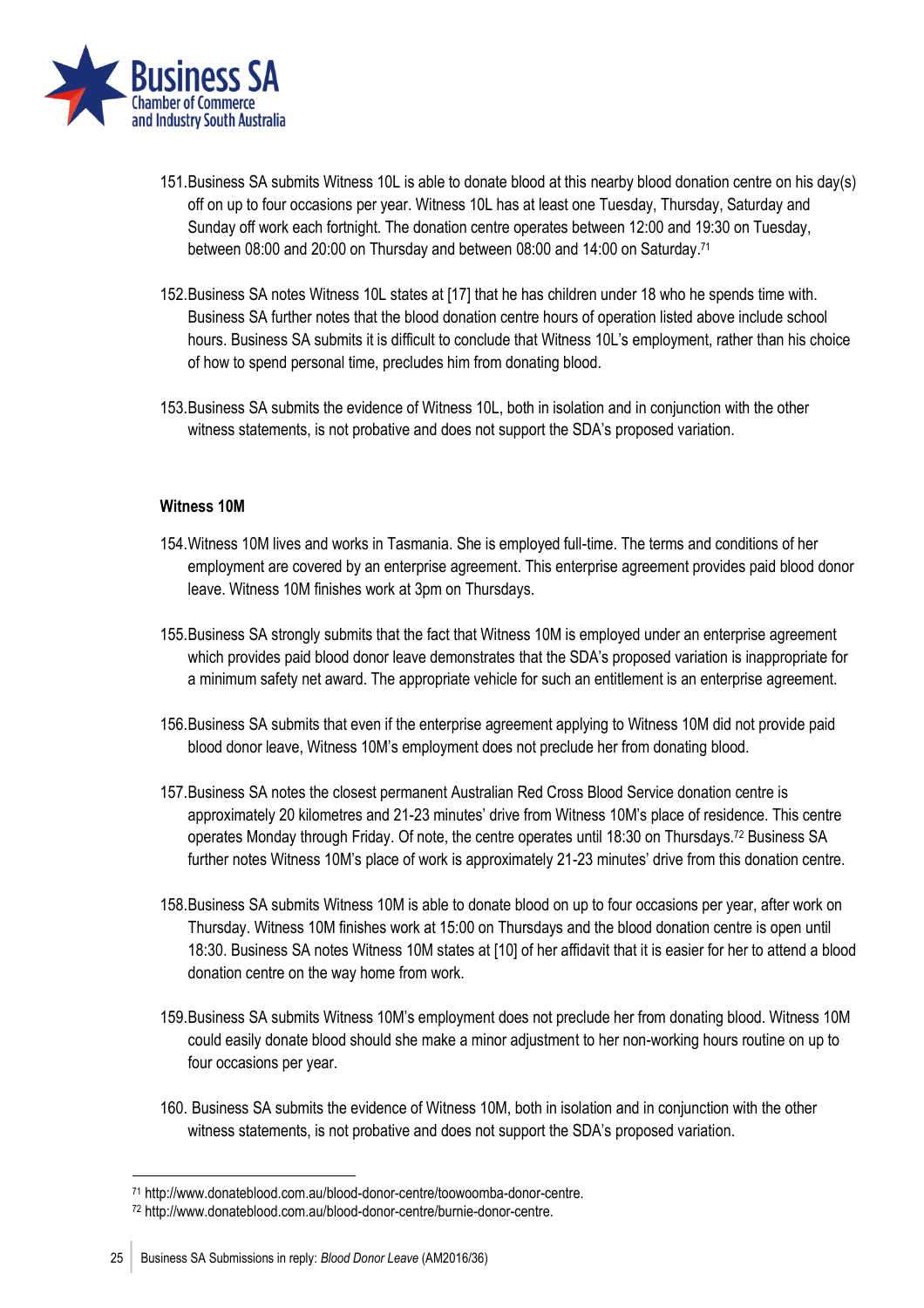

#### **Witness 10N**

- 161.Witness 10N lives and works in Queensland. Witness 10N is a part-time whose terms and conditions of employment are covered by an enterprise agreement. This enterprise agreement provides paid blood donor leave. Witness 10N also works a second job when she is not rostered to work at the above workplace. Business SA notes Witness 10N does not work on Saturdays and finishes work in the early-mid afternoon on Tuesday and Thursday.
- 162.Business SA strongly submits that the fact that Witness 10N is employed under an enterprise agreement which provides paid blood donor leave demonstrates that the SDA's proposed variation is inappropriate for a minimum safety net award. The appropriate vehicle for such an entitlement is an enterprise agreement.
- 163.Business SA submits that even if the enterprise agreement applying to Witness 10N did not provide paid blood donor leave, Witness 10N's employment does not preclude her from donating blood.
- 164.The closest Australian Red Cross Blood Service donation centre to Witness 10N's place of residence is approximately 23 minutes' drive away. This centre operates between 11:30 and 19:00 from Tuesday to Thursday, and also operates two Saturdays a month between 07:00 and 13:00.<sup>73</sup>
- 165.Business SA submits that, on up to four occasions per year, Witness 10N is able to donate blood at the above centre during the above hours. The centre operates on both her non-working day, and also operates into the evening on the days where she finishes work in the early to mid afternoon.
- 166.Business SA notes [18] of Witness 10N's affidavit. This paragraph states Witness 10N would find it difficult to donate blood due to family and household responsibilities.
- 167.Business SA submits this strengthens our assertion that Witness 10N's employment does not preclude her from donating blood. It is for Witness 10N to decide when/how she wants to undertake household responsibilities. She has ample time outside work to donate blood on up to four occasions a year. It is not appropriate for a modern award to impose a requirement on the employer that they accommodate an employee's personal choices regarding how they spend their non-working time (Witness 10N's enterprise agreement blood donor leave entitlement notwithstanding).
- 168.On this basis Business SA submits the evidence of Witness 10N, both in isolation and in conjunction with the other witness statements, is not probative and does not support the SDA's proposed variation.

## <span id="page-25-0"></span>**Conclusion**

1

169.Business SA strongly submits the SDA has not established a compelling case which warrants a variation to the nominated modern awards. The standard of submissions and witness evidence they are expected to meet is well established and clearly sets out what arguments and evidence must be put forward when calling on the Commission to significantly vary a modern award.

26 Business SA Submissions in reply: *Blood Donor Leave* (AM2016/36)

<sup>73</sup> http://www.donateblood.com.au/blood-donor-centre/nambour-donor-centre.